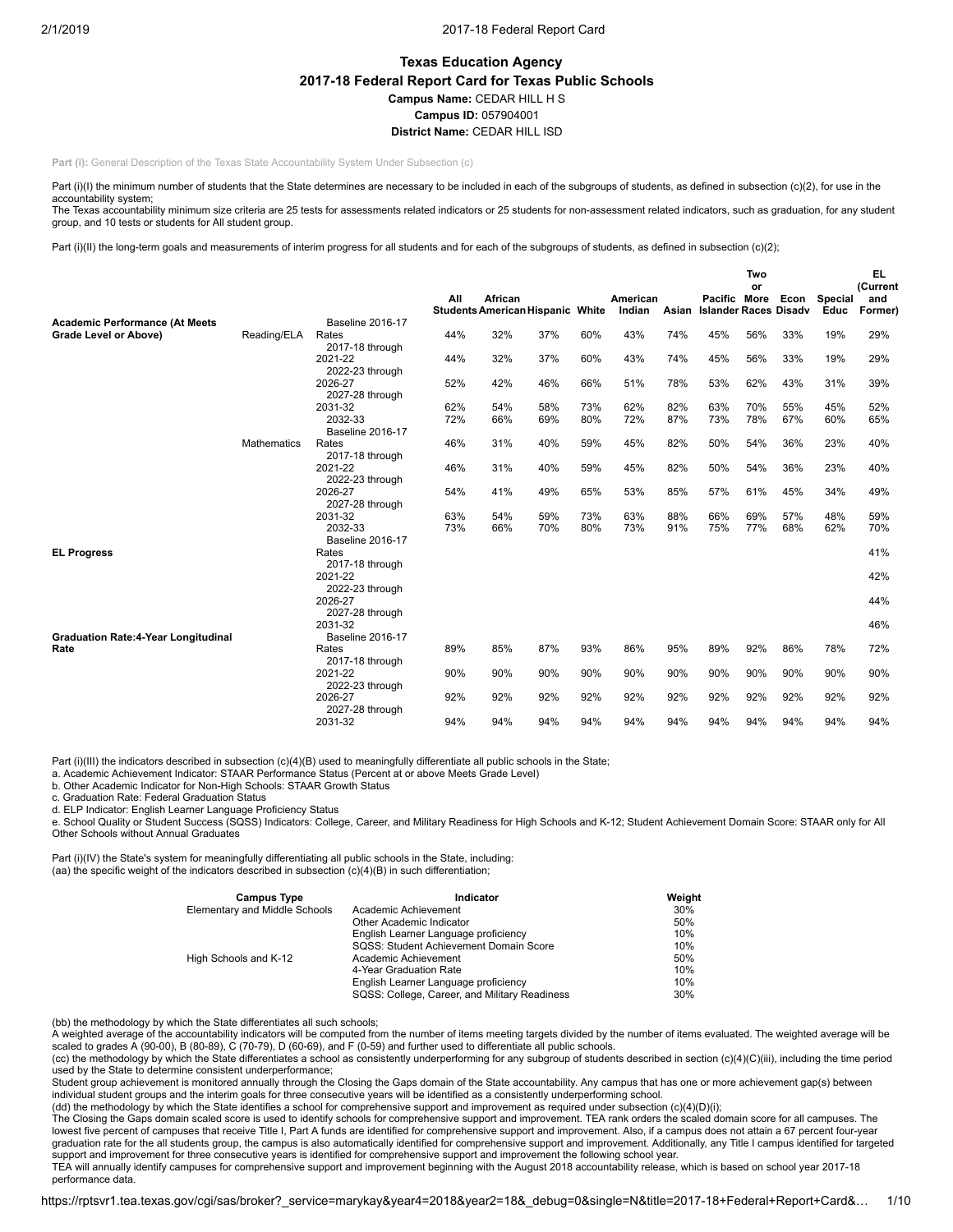Part (i)(V) the number and names of all public schools in the State identified by the State for comprehensive support and improvement under subsection (c)(4)(D)(i) or implementing targeted support and improvement plans under subsection (d)(2);

[Comprehensive](https://tea.texas.gov/WorkArea/DownloadAsset.aspx?id=51539624659) Support and Improvement Schools and [Additional](https://tea.texas.gov/WorkArea/DownloadAsset.aspx?id=51539624660) Targeted Support Schools list those campuses that have been identified for comprehensive support and additional targeted support based on performance in the Closing the Gaps domain (Excel file).

Part (i)(VI) the exit criteria established by the State as required under clause (i) of subsection (d)(3)(A), including the length of years established under clause (i)(II) of such subsection. Campuses that do not rank in the bottom five percent of the Closing the Gaps domain for two consecutive years and have increased a letter grade (for example, from F to D or from D to C) on the Closing the Gaps domain will be considered as having successfully exited comprehensive support and improvement status. To exit additional targeted support and improvement status, a student group must meet at least 50 percent of the indicators evaluated and meet the targets for the Academic Achievement component in both reading and mathematics.

Part (ii): Student Achievement by Proficiency Level

This section provides information on student achievement on the STAAR (State of Texas Assessments of Academic Readiness) performance for mathematics, ELA/reading, and science<br>by grade level and proficiency level for the 20

|                                                                   |                 |     |         |                |                                                                                                                                  |         |                          |          |                   | Two     |         |             |                          |                          |        |                          |                          |  |        |  |
|-------------------------------------------------------------------|-----------------|-----|---------|----------------|----------------------------------------------------------------------------------------------------------------------------------|---------|--------------------------|----------|-------------------|---------|---------|-------------|--------------------------|--------------------------|--------|--------------------------|--------------------------|--|--------|--|
|                                                                   |                 |     |         |                | African                                                                                                                          |         |                          | American | Pacific More Econ | or      |         | Non<br>Econ |                          |                          |        |                          |                          |  | Foster |  |
|                                                                   |                 |     |         |                | StateDistrictCampusAmericanHispanicWhite Indian AsianIslanderRacesDisadvDisadvCWDCWOD EL MaleFemaleMigrantHomeless Care Military |         |                          |          |                   |         |         |             |                          |                          |        |                          |                          |  |        |  |
| STAAR Percent at Approaches Grade Level or Above<br>End of Course |                 |     |         |                |                                                                                                                                  |         |                          |          |                   |         |         |             |                          |                          |        |                          |                          |  |        |  |
| English I                                                         | All<br>Students | 64% | 62%     | 43%            | 45%                                                                                                                              | 35%     |                          |          |                   |         | 43%     | 43%         | 10%                      | 51%                      |        | 42%                      | 45%                      |  |        |  |
|                                                                   | <b>CWD</b>      | 25% | 20%     | 10%            | 12%                                                                                                                              | $\star$ |                          |          |                   |         | $\star$ |             | 10%                      |                          |        |                          |                          |  |        |  |
|                                                                   | CWOD 68%        |     | 69%     | 51%            | 54%                                                                                                                              | 41%     |                          |          |                   | ż       | 52%     | 51%         |                          | 51%                      |        | 50%                      | 54%                      |  |        |  |
|                                                                   | EL              | 30% | 64%     | $\pmb{\ast}$   |                                                                                                                                  |         |                          |          |                   |         |         |             |                          |                          |        |                          |                          |  |        |  |
|                                                                   | Male            | 57% | 57%     | 42%            | 44%                                                                                                                              | 32%     |                          |          |                   |         | 43%     | 38%         |                          | 50%                      |        | 42%                      |                          |  |        |  |
|                                                                   | Female 71%      |     | 69%     | 45%            | 45%                                                                                                                              | 40%     |                          |          |                   |         | 43%     | 50%         |                          | 54%                      |        |                          | 45%                      |  |        |  |
| English II                                                        | All<br>Students | 66% | 71%     | 64%            | 64%                                                                                                                              | 66%     | 43%                      |          |                   | 67%     | 61%     | 69%         | 18%                      |                          |        | 72% 44% 61%              | 68%                      |  |        |  |
|                                                                   | <b>CWD</b>      | 25% | 19%     | 18%            | 15%                                                                                                                              | 31%     |                          |          |                   | $\star$ | 18%     | 19%         | 18%                      |                          |        | 19%                      | 16%                      |  |        |  |
|                                                                   | <b>CWOD 71%</b> |     | 78%     | 72%            | 73%                                                                                                                              | 71%     | 46%                      |          |                   | 68%     | 69%     | 76%         |                          |                          |        | 72% 47% 68%              | 76%                      |  |        |  |
|                                                                   | EL              | 27% | 54%     | 44%            | $\star$                                                                                                                          | 43%     |                          |          |                   |         | 54%     |             |                          | 47%                      |        | 44%45%                   |                          |  |        |  |
|                                                                   | Male            | 61% | 67%     | 61%            | 62%                                                                                                                              | 61%     | ÷                        |          |                   | $\star$ | 57%     | 68%         | 19%                      | 68%                      |        | 45% 61%                  | $\overline{\phantom{a}}$ |  |        |  |
|                                                                   | Female 72%      |     | 76%     | 68%            | 67%                                                                                                                              | 73%     |                          |          |                   | 79%     | 66%     | 71%         | 16%                      | 76%                      |        |                          | 68%                      |  |        |  |
| Algebra I                                                         | All<br>Students | 82% | 80%     | 43%            | 39%                                                                                                                              | 65%     |                          |          |                   |         | 41%     | 47%         | 20%                      | 54%                      |        | 43%                      | 44%                      |  |        |  |
|                                                                   | <b>CWD</b>      | 47% | 40%     | 20%            | 18%                                                                                                                              | $\star$ |                          |          |                   |         | 19%     | $\star$     | 20%                      | $\overline{\phantom{a}}$ |        | 23%                      | $\star$                  |  |        |  |
|                                                                   | CWOD 86%        |     | 86%     | 54%            | 51%                                                                                                                              | 67%     |                          |          |                   | ÷       | 55%     | 53%         |                          | 54%                      |        | 52%                      | 56%                      |  |        |  |
|                                                                   | EL              | 67% | 94%     | $\star$        | $\star$                                                                                                                          | $\star$ |                          |          |                   |         | ÷       | $\star$     |                          |                          |        |                          |                          |  |        |  |
|                                                                   | Male            | 78% | 76%     | 43%            | 38%                                                                                                                              | 67%     |                          |          |                   |         | 41%     | 45%         | 23%                      | 52%                      |        | 43%                      | $\overline{\phantom{a}}$ |  |        |  |
|                                                                   | Female 87%      |     | 85%     | 44%            | 40%                                                                                                                              | 63%     |                          |          |                   |         | 41%     | 48%         |                          | 56%                      |        |                          | 44%                      |  |        |  |
| Biology                                                           | All             | 86% | 88%     | 52%            | 53%                                                                                                                              | $\star$ |                          |          |                   |         | 44%     | 63%         | 17%                      | 71%                      |        | 49%                      | 54%                      |  |        |  |
|                                                                   | Students        |     |         |                |                                                                                                                                  |         |                          |          |                   |         | $\star$ | $\star$     |                          |                          |        |                          |                          |  |        |  |
|                                                                   | <b>CWD</b>      | 56% | 47%     | 17%            | 19%                                                                                                                              |         |                          |          |                   |         |         | 78%         | 17%                      | 71%                      |        |                          |                          |  |        |  |
|                                                                   | <b>CWOD 89%</b> |     | 93%     | 71%<br>$\star$ | 74%                                                                                                                              |         |                          |          |                   |         | 63%     |             |                          |                          |        | 66%                      | 78%                      |  |        |  |
|                                                                   | EL              | 64% | 86%     |                | $\blacksquare$                                                                                                                   |         |                          |          |                   |         |         |             |                          |                          |        |                          |                          |  |        |  |
|                                                                   | Male            | 83% | 85%     | 49%            | 53%                                                                                                                              |         |                          |          |                   |         | 41%     | 61%         |                          | 66%                      |        | 49%                      | $\overline{\phantom{a}}$ |  |        |  |
|                                                                   | Female 88%      |     | 91%     | 54%            | 52%                                                                                                                              |         |                          |          |                   |         | 48%     | 67%         |                          | 78%                      |        |                          | 54%                      |  |        |  |
| <b>STAAR Percent at Meets Grade Level or Above</b>                |                 |     |         |                |                                                                                                                                  |         |                          |          |                   |         |         |             |                          |                          |        |                          |                          |  |        |  |
| End of Course                                                     |                 |     |         |                |                                                                                                                                  |         |                          |          |                   |         |         |             |                          |                          |        |                          |                          |  |        |  |
| English I                                                         | All<br>Students | 43% | 38%     | 10%            | 11%                                                                                                                              | 2%      |                          |          |                   |         | 10%     | 11%         | 2%                       | 13%                      |        | 12%                      | 8%                       |  |        |  |
|                                                                   | <b>CWD</b>      | 14% | 11%     | 2%             | 2%                                                                                                                               | $\star$ |                          |          |                   |         | ż       |             | 2%                       |                          |        |                          |                          |  |        |  |
|                                                                   | <b>CWOD 47%</b> |     | 41%     | 13%            | 14%                                                                                                                              | 3%      |                          |          |                   |         | 12%     | 13%         |                          | 13%                      |        | 14%                      | 10%                      |  |        |  |
|                                                                   | EL              | 10% | 33%     | $\star$        | $\star$                                                                                                                          | $\star$ |                          |          |                   |         | $\star$ | $\star$     |                          |                          |        |                          | $\star$                  |  |        |  |
|                                                                   | Male            | 37% | 32%     | 12%            | 13%                                                                                                                              | 4%      |                          |          |                   |         | 12%     | 13%         |                          | 14%                      |        | 12%                      | $\overline{\phantom{a}}$ |  |        |  |
|                                                                   | Female 51%      |     | 44%     | 8%             | 7%                                                                                                                               | 0%      | ٨                        |          |                   |         | 7%      | 8%          |                          | 10%                      |        |                          | 8%                       |  |        |  |
|                                                                   |                 |     |         |                |                                                                                                                                  |         |                          |          |                   |         |         |             |                          |                          |        |                          |                          |  |        |  |
| English II                                                        | All<br>Students | 47% | 48%     | 36%            | 35%                                                                                                                              | 39%     | 29%                      |          |                   | 43%     | 33%     | 43%         | 10%                      |                          |        | 41% 19% 33%              | 40%                      |  |        |  |
|                                                                   | <b>CWD</b>      | 14% | 12%     | 10%            | 9%                                                                                                                               | 19%     |                          |          |                   | $\star$ | 9%      | 11%         | 10%                      |                          |        | 14%                      | 5%                       |  |        |  |
|                                                                   | <b>CWOD 51%</b> |     | 53%     | 41%            | 40%                                                                                                                              | 42%     | 31%                      |          |                   | 47%     | 37%     | 47%         |                          |                          |        | 41% 20% 37%              | 45%                      |  |        |  |
|                                                                   | EL              | 9%  | 38%     | 19%            | $\star$                                                                                                                          | 14%     | $\overline{\phantom{a}}$ |          |                   |         | 23%     | $\star$     |                          | 20%                      |        | 19% 18%                  | $\star$                  |  |        |  |
|                                                                   | Male            | 41% | 43%     | 33%            | 33%                                                                                                                              | 36%     | $\star$                  |          |                   | ×       | 27%     | 45%         | 14%                      | 37%                      |        | 18%33%                   |                          |  |        |  |
|                                                                   | Female 54%      |     | 54%     | 40%            | 38%                                                                                                                              | 43%     |                          |          |                   | 64%     | 39%     | 41%         | 5%                       | 45%                      |        |                          | 40%                      |  |        |  |
| Algebra I                                                         | All<br>Students |     | 53% 44% | 1%             | 1%                                                                                                                               | 5%      |                          |          |                   |         | 1%      | 2%          | 0%                       | 2%                       |        | 3%                       | 0%                       |  |        |  |
|                                                                   | CWD             | 19% | 17%     | 0%             | 0%                                                                                                                               |         |                          |          |                   |         | 0%      |             | 0%                       |                          |        | 0%                       |                          |  |        |  |
|                                                                   | <b>CWOD 58%</b> |     | 49%     | 2%             | 1%                                                                                                                               | 6%      |                          |          |                   |         | 2%      | 3%          |                          | 2%                       |        | 4%                       | 0%                       |  |        |  |
|                                                                   | EL.             | 29% | 45%     | $\star$        |                                                                                                                                  |         |                          |          |                   |         | $\star$ |             |                          |                          |        |                          |                          |  |        |  |
|                                                                   | Male            | 49% | 41%     | 3%             | 2%                                                                                                                               | 8%      |                          |          |                   |         | 2%      | 3%          | 0%                       | 4%                       |        | 3%                       |                          |  |        |  |
|                                                                   | Female 58%      |     | 49%     | 0%             | 0%                                                                                                                               | 0%      |                          |          |                   |         | 0%      | 0%          | $\star$                  | 0%                       |        | $\overline{\phantom{a}}$ | 0%                       |  |        |  |
| Biology                                                           | All             | 57% | 56%     | 7%             | 7%                                                                                                                               | $\star$ |                          |          |                   | ×       | 6%      | 10%         | 3%                       | 10%                      |        | 6%                       | 9%                       |  |        |  |
|                                                                   | Students        |     |         |                |                                                                                                                                  |         |                          |          |                   |         |         |             |                          |                          |        |                          |                          |  |        |  |
|                                                                   | CWD             | 22% | 20%     | 3%             | 4%                                                                                                                               |         |                          |          |                   |         | $\star$ | $\star$     | 3%                       |                          |        | $\star$                  | $\star$                  |  |        |  |
|                                                                   | CWOD 61%        |     | 61%     | 10%            | 9%                                                                                                                               |         |                          |          |                   |         | 7%      | 13%         | $\overline{\phantom{a}}$ | 10%                      | $\ast$ | 7%                       | 13%                      |  |        |  |
|                                                                   | EL.             | 20% | 55%     | $\pmb{\ast}$   | $\overline{\phantom{a}}$                                                                                                         |         |                          |          |                   |         | $\star$ | $\star$     |                          | $\star$                  |        |                          |                          |  |        |  |
|                                                                   | Male            | 55% | 55%     | 6%             | 7%                                                                                                                               |         |                          |          |                   |         | 7%      | 6%          |                          | 7%                       |        | 6%                       |                          |  |        |  |
|                                                                   | Female 59%      |     | 58%     | 9%             | 6%                                                                                                                               |         |                          |          |                   |         | 4%      | 17%         | $^{\star}$               | 13%                      |        | $\overline{\phantom{a}}$ | 9%                       |  |        |  |

#### **STAAR Percent at Masters Grade Level**

End of Course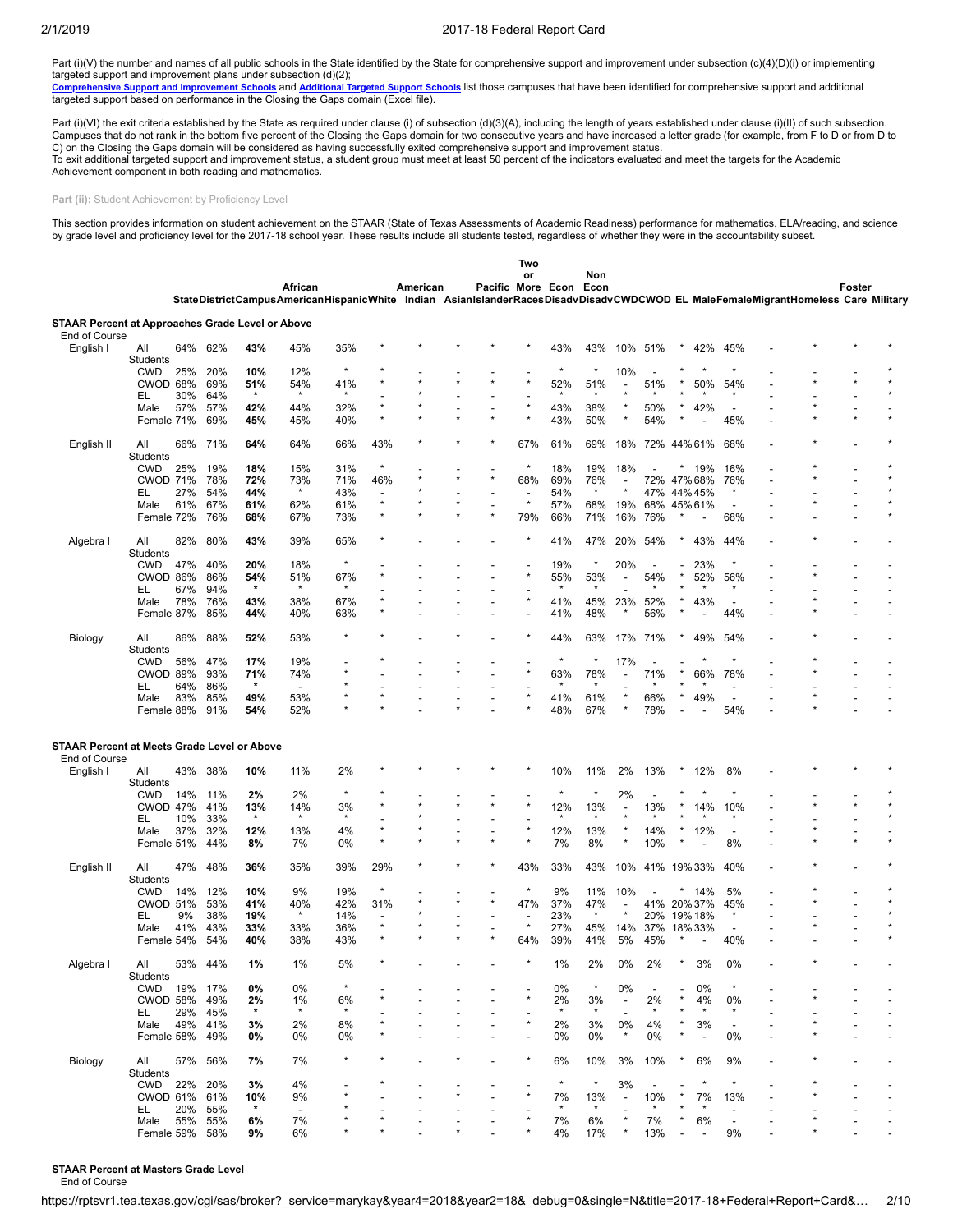|                                                  |                               |            |            |               |                          |               |                                     |          |     |                          | Two                             |                   |                |                          |                                |                  |                          |                                 |                                                                                                                                  |        |  |
|--------------------------------------------------|-------------------------------|------------|------------|---------------|--------------------------|---------------|-------------------------------------|----------|-----|--------------------------|---------------------------------|-------------------|----------------|--------------------------|--------------------------------|------------------|--------------------------|---------------------------------|----------------------------------------------------------------------------------------------------------------------------------|--------|--|
|                                                  |                               |            |            |               | African                  |               |                                     | American |     |                          | or                              | Pacific More Econ | Non<br>Econ    |                          |                                |                  |                          |                                 |                                                                                                                                  | Foster |  |
|                                                  |                               |            |            |               |                          |               |                                     |          |     |                          |                                 |                   |                |                          |                                |                  |                          |                                 | StateDistrictCampusAmericanHispanicWhite Indian AsianIslanderRacesDisadvDisadvCWDCWOD EL MaleFemaleMigrantHomeless Care Military |        |  |
| English I                                        | All                           | 7%         | 5%         | 0%            | 0%                       | 0%            |                                     |          |     |                          |                                 | 1%                | 0%             | 0%                       | 0%                             | $\star$          | 0%                       | 1%                              |                                                                                                                                  |        |  |
|                                                  | Students<br><b>CWD</b>        | 3%         | 0%         | 0%            | 0%                       | $\star$       |                                     |          |     |                          |                                 | $\star$           | $\star$        | 0%                       |                                |                  |                          |                                 |                                                                                                                                  |        |  |
|                                                  | CWOD 7%                       |            | 6%         | 0%            | 0%                       | 0%            |                                     |          |     |                          |                                 | 1%                | 0%             | $\overline{\phantom{a}}$ | 0%                             |                  | 0%                       | 1%                              |                                                                                                                                  |        |  |
|                                                  | EL                            | 0%         | 0%         | $\star$       | $\star$                  | $\star$       |                                     |          |     |                          |                                 | $\star$           | $\star$        |                          | $\star$                        |                  |                          |                                 |                                                                                                                                  |        |  |
|                                                  | Male                          | 5%         | 3%         | 0%            | 0%                       | 0%            |                                     |          |     |                          |                                 | 0%                | 0%             |                          | 0%                             |                  | 0%                       |                                 |                                                                                                                                  |        |  |
|                                                  | Female 9%                     |            | 7%         | 1%            | 0%                       | 0%            |                                     |          |     |                          |                                 | 1%                | 0%             |                          | 1%                             |                  |                          | 1%                              |                                                                                                                                  |        |  |
| English II                                       | All                           | 8%         | 5%         | 2%            | 2%                       | 2%            | 0%                                  |          |     |                          | 10%                             | 1%                | 4%             | 7%                       | 1%                             | 0% 2%            |                          | 2%                              |                                                                                                                                  |        |  |
|                                                  | Students                      |            |            |               |                          |               |                                     |          |     |                          |                                 |                   |                |                          |                                |                  |                          |                                 |                                                                                                                                  |        |  |
|                                                  | <b>CWD</b>                    | 4%         | 7%         | 7%            | 6%                       | 13%           | $\star$                             |          |     |                          | $\star$                         | 5%                | 11%            | 7%                       | $\overline{\phantom{a}}$       |                  | 9%                       | 5%                              |                                                                                                                                  |        |  |
|                                                  | CWOD 8%                       |            | 5%         | 1%            | 1%                       | 0%            | 0%                                  |          |     |                          | 11%                             | 1%                | 3%             | $\overline{\phantom{a}}$ | 1%                             | 0%               | 1%                       | 2%                              |                                                                                                                                  |        |  |
|                                                  | EL                            | $0\%$      | 0%         | 0%            | $\star$                  | $0\%$         | $\overline{\phantom{a}}$<br>$\star$ |          |     |                          | $\overline{a}$<br>$\star$       | 0%                | $\star$        | $\star$                  | 0%                             | 0%               | 0%                       | $\star$                         |                                                                                                                                  |        |  |
|                                                  | Male<br>Female 10%            | 5%         | 3%<br>8%   | 2%<br>2%      | 2%<br>2%                 | 1%<br>2%      | $\star$                             |          |     |                          | 14%                             | 1%<br>1%          | 3%<br>4%       | 9%<br>5%                 | 1%<br>2%                       | 0% 2%<br>$\star$ | $\overline{a}$           | 2%                              |                                                                                                                                  |        |  |
|                                                  |                               |            |            |               |                          |               |                                     |          |     |                          |                                 |                   |                |                          |                                |                  |                          |                                 |                                                                                                                                  |        |  |
| Algebra I                                        | All                           | 31%        | 20%        | 1%            | 0%                       | 5%            |                                     |          |     |                          |                                 | 1%                | 0%             | 0%                       | 1%                             |                  | 1%                       | 0%                              |                                                                                                                                  |        |  |
|                                                  | Students                      |            |            |               |                          |               |                                     |          |     |                          |                                 |                   |                |                          |                                |                  |                          |                                 |                                                                                                                                  |        |  |
|                                                  | <b>CWD</b>                    | 7%         | 3%         | 0%            | 0%                       |               |                                     |          |     |                          |                                 | 0%                | $\star$        | 0%                       |                                |                  | 0%                       |                                 |                                                                                                                                  |        |  |
|                                                  | CWOD 34%                      | 12%        | 23%<br>30% | 1%<br>$\star$ | 0%<br>$\star$            | 6%<br>$\star$ |                                     |          |     |                          |                                 | 2%<br>$\star$     | 0%<br>$\star$  |                          | 1%<br>$\star$                  |                  | 2%<br>$\star$            | 0%<br>$\star$                   |                                                                                                                                  |        |  |
|                                                  | EL<br>Male                    | 28%        | 18%        | 1%            | 0%                       | 8%            |                                     |          |     |                          |                                 | 2%                | 0%             | 0%                       | 2%                             |                  | 1%                       |                                 |                                                                                                                                  |        |  |
|                                                  | Female 34%                    |            | 23%        | 0%            | 0%                       | 0%            |                                     |          |     |                          |                                 | 0%                | 0%             |                          | 0%                             |                  | $\overline{\phantom{a}}$ | 0%                              |                                                                                                                                  |        |  |
|                                                  |                               |            |            |               |                          |               |                                     |          |     |                          |                                 |                   |                |                          |                                |                  |                          |                                 |                                                                                                                                  |        |  |
| Biology                                          | All                           | 23%        | 17%        | 1%            | 1%                       | $\star$       |                                     |          |     |                          |                                 | 2%                | 0%             | 3%                       | 0%                             |                  | 2%                       | 0%                              |                                                                                                                                  |        |  |
|                                                  | Students                      |            |            |               |                          |               |                                     |          |     |                          |                                 |                   | $\star$        |                          |                                |                  |                          |                                 |                                                                                                                                  |        |  |
|                                                  | <b>CWD</b><br><b>CWOD 25%</b> | 5%         | 2%<br>20%  | 3%<br>0%      | 4%<br>0%                 |               |                                     |          |     |                          |                                 | $\star$<br>0%     | 0%             | 3%                       | $\overline{\phantom{a}}$<br>0% |                  | 0%                       | 0%                              |                                                                                                                                  |        |  |
|                                                  | EL                            | 3%         | 17%        | $\star$       | $\overline{\phantom{a}}$ |               |                                     |          |     |                          |                                 | $\star$           |                |                          |                                |                  |                          |                                 |                                                                                                                                  |        |  |
|                                                  | Male                          | 22%        | 18%        | 2%            | 2%                       |               |                                     |          |     |                          |                                 | 3%                | 0%             |                          | 0%                             |                  | 2%                       | $\overline{\phantom{a}}$        |                                                                                                                                  |        |  |
|                                                  | Female 23%                    |            | 17%        | 0%            | 0%                       |               |                                     |          |     |                          |                                 | 0%                | 0%             | $\star$                  | 0%                             |                  |                          | 0%                              |                                                                                                                                  |        |  |
|                                                  |                               |            |            |               |                          |               |                                     |          |     |                          |                                 |                   |                |                          |                                |                  |                          |                                 |                                                                                                                                  |        |  |
| STAAR Percent at Approaches Grade Level or Above |                               |            |            |               |                          |               |                                     |          |     |                          |                                 |                   |                |                          |                                |                  |                          |                                 |                                                                                                                                  |        |  |
| All Grades                                       |                               |            |            |               |                          |               |                                     |          |     |                          |                                 |                   |                |                          |                                |                  |                          |                                 |                                                                                                                                  |        |  |
| All Subjects                                     | All                           | 77%        | 72%        | 56%           | 56%                      | 58%           | 38%                                 |          | 71% |                          | 61%                             | 53%               | 61%            | 16%                      | 65% 41% 53%                    |                  |                          | 60%                             |                                                                                                                                  |        |  |
|                                                  | Students                      |            |            |               |                          |               |                                     |          |     |                          |                                 |                   |                |                          |                                |                  |                          |                                 |                                                                                                                                  |        |  |
|                                                  | <b>CWD</b>                    | 45%        | 37%        | 16%           | 15%                      | 25%           | $\star$                             |          |     |                          | $\star$                         | 16%               | 17%            | 16%                      |                                |                  | 18%                      | 14%                             |                                                                                                                                  |        |  |
|                                                  | CWOD 80%                      |            | 75%        | 65%           | 67%<br>$\star$           | 63%           | 44%                                 |          | 71% | $^{\star}$               | 62%                             | 63%               | 69%            |                          | 65% 43% 62%                    |                  |                          | 70%                             |                                                                                                                                  |        |  |
|                                                  | EL<br>Male                    | 60%<br>74% | 68%<br>68% | 41%<br>53%    | 54%                      | 37%<br>54%    | $\overline{\phantom{a}}$<br>30%     |          |     |                          | $\overline{\phantom{a}}$<br>40% | 50%<br>50%        | 58%            | 18%                      | 43% 41%43%<br>62%              | 43%53%           |                          |                                 |                                                                                                                                  |        |  |
|                                                  | Female 79%                    |            | 75%        | 60%           | 59%                      | 65%           | 56%                                 |          |     |                          | 81%                             | 57%               | 65%            | 14%                      | 70%                            | $\ast$           | $\overline{a}$           | 60%                             |                                                                                                                                  |        |  |
|                                                  |                               |            |            |               |                          |               |                                     |          |     |                          |                                 |                   |                |                          |                                |                  |                          |                                 |                                                                                                                                  |        |  |
| Reading                                          | All                           | 73%        | 68%        | 58%           | 58%                      | 57%           | 41%                                 |          |     |                          | 63%                             | 56%               | 63%            | 15%                      | 66% 38% 55%                    |                  |                          | 62%                             |                                                                                                                                  |        |  |
|                                                  | Students                      |            |            |               |                          |               |                                     |          |     |                          |                                 |                   |                |                          |                                |                  |                          |                                 |                                                                                                                                  |        |  |
|                                                  | <b>CWD</b>                    | 39%        | 33%        | 15%           | 14%                      | 23%           |                                     |          |     |                          | $\star$                         | 15%               | 16%            | 15%                      |                                | $\star$          | 15%                      | 15%                             |                                                                                                                                  |        |  |
|                                                  | <b>CWOD 77%</b><br>EL         | 52%        | 72%<br>62% | 66%<br>38%    | 68%<br>$\star$           | 63%<br>36%    | 45%<br>$\overline{\phantom{a}}$     |          |     |                          | 64%                             | 64%<br>50%        | 70%<br>$\star$ |                          | 66% 42% 63%<br>42%             | 38%44%           |                          | 71%<br>×                        |                                                                                                                                  |        |  |
|                                                  | Male                          | 69%        | 64%        | 55%           | 56%                      | 53%           | 31%                                 |          |     |                          | 42%                             | 52%               | 60%            | 15%                      | 63%                            | 44% 55%          |                          | $\overline{\phantom{a}}$        |                                                                                                                                  |        |  |
|                                                  | Female 77%                    |            | 73%        | 62%           | 61%                      | 64%           | ×                                   |          |     |                          | 80%                             | 60%               | 66%            | 15%                      | 71%                            |                  |                          | 62%                             |                                                                                                                                  |        |  |
|                                                  |                               |            |            |               |                          |               |                                     |          |     |                          |                                 |                   |                |                          |                                |                  |                          |                                 |                                                                                                                                  |        |  |
| Mathematics                                      | All                           | 80%        | 74%        | 43%           | 39%                      | 65%           |                                     |          |     |                          |                                 | 41%               | 47%            | 20%                      | 54%                            |                  | 43%                      | 44%                             |                                                                                                                                  |        |  |
|                                                  | Students<br><b>CWD</b>        | 52%        | 42%        | 20%           | 18%                      | $\star$       |                                     |          |     |                          |                                 | 19%               |                | 20%                      |                                |                  | 23%                      |                                 |                                                                                                                                  |        |  |
|                                                  | CWOD 83%                      |            | 78%        | 54%           | 51%                      | 67%           |                                     |          |     |                          |                                 | 55%               | 53%            |                          | 54%                            |                  | 52%                      | 56%                             |                                                                                                                                  |        |  |
|                                                  | EL                            | 70%        | 74%        | $\star$       | $\star$                  | $\star$       |                                     |          |     |                          |                                 |                   |                |                          |                                |                  |                          |                                 |                                                                                                                                  |        |  |
|                                                  | Male                          | 78%        | 71%        | 43%           | 38%                      | 67%           |                                     |          |     |                          |                                 | 41%               | 45%            | 23%                      | 52%                            |                  | 43%                      | $\overline{\phantom{a}}$        |                                                                                                                                  |        |  |
|                                                  | Female 82%                    |            | 78%        | 44%           | 40%                      | 63%           |                                     |          |     |                          |                                 | 41%               | 48%            | $\ast$                   | 56%                            |                  | $\overline{\phantom{a}}$ | 44%                             |                                                                                                                                  |        |  |
| Science                                          | All                           |            | 79% 74%    | 52%           | 53%                      | $\star$       |                                     |          |     |                          |                                 | 44%               | 63%            | 17% 71%                  |                                |                  | 49%                      | 54%                             |                                                                                                                                  |        |  |
|                                                  | Students                      |            |            |               |                          |               |                                     |          |     |                          |                                 |                   |                |                          |                                |                  |                          |                                 |                                                                                                                                  |        |  |
|                                                  | <b>CWD</b>                    | 48%        | 39%        | 17%           | 19%                      |               |                                     |          |     |                          |                                 | $\star$           | $\star$        | 17%                      | $\overline{\phantom{a}}$       |                  |                          | $\star$                         |                                                                                                                                  |        |  |
|                                                  | <b>CWOD 82%</b>               |            | 78%        | 71%           | 74%                      |               |                                     |          |     |                          | ż                               | 63%               | 78%            | $\overline{a}$           | 71%                            | $\star$          | 66%                      | 78%                             |                                                                                                                                  |        |  |
|                                                  | EL                            | 58%        | 66%        | $\star$       | $\blacksquare$           |               |                                     |          |     |                          |                                 | $\star$           | $\star$        |                          | $\star$                        |                  |                          | $\overline{\phantom{a}}$        |                                                                                                                                  |        |  |
|                                                  | Male<br>Female 80%            | 78%        | 72%<br>76% | 49%<br>54%    | 53%<br>52%               |               |                                     |          |     |                          |                                 | 41%<br>48%        | 61%<br>67%     | $^{\star}$               | 66%<br>78%                     |                  | 49%<br>$\overline{a}$    | $\overline{\phantom{a}}$<br>54% |                                                                                                                                  |        |  |
|                                                  |                               |            |            |               |                          |               |                                     |          |     |                          |                                 |                   |                |                          |                                |                  |                          |                                 |                                                                                                                                  |        |  |
|                                                  |                               |            |            |               |                          |               |                                     |          |     |                          |                                 |                   |                |                          |                                |                  |                          |                                 |                                                                                                                                  |        |  |
| STAAR Percent at Meets Grade Level or Above      |                               |            |            |               |                          |               |                                     |          |     |                          |                                 |                   |                |                          |                                |                  |                          |                                 |                                                                                                                                  |        |  |
| All Grades                                       |                               |            |            |               |                          |               |                                     |          |     |                          |                                 |                   |                |                          |                                |                  |                          |                                 |                                                                                                                                  |        |  |
| All Subjects                                     | All<br><b>Students</b>        | 47%        | 39%        | 24%           | 24%                      | 26%           | 14%                                 |          | 43% |                          | 42%                             | 22%               | 29%            | 5%                       | 29% 9% 22%                     |                  |                          | 27%                             |                                                                                                                                  |        |  |
|                                                  | CWD                           | 23%        | 21%        | 5%            | 5%                       | 13%           |                                     |          |     |                          | $\star$                         | 5%                | 5%             | 5%                       |                                | $\star$          | 7%                       | 2%                              |                                                                                                                                  |        |  |
|                                                  | <b>CWOD 50%</b>               |            | 41%        | 29%           | 29%                      | 28%           | 16%                                 |          | 43% | $\star$                  | 45%                             | 26%               | 33%            | $\overline{\phantom{a}}$ | 29% 10% 26%                    |                  |                          | 33%                             |                                                                                                                                  |        |  |
|                                                  | EL                            | 26%        | 33%        | 9%            | $\star$                  | 7%            |                                     |          |     |                          | $\overline{\phantom{a}}$        | 13%               | $\star$        | $\star$                  | 10% 9% 9%                      |                  |                          | $\star$                         |                                                                                                                                  |        |  |
|                                                  | Male                          | 45%        | 37%        | 22%           | 22%                      | 25%           | 10%                                 |          |     | $\overline{\phantom{a}}$ | 13%                             | 19%               | 29%            | 7%                       | 26%                            |                  | 9% 22%                   | $\overline{\phantom{a}}$        |                                                                                                                                  |        |  |
|                                                  | Female 50%                    |            | 42%        | 27%           | 25%                      | 28%           | 22%                                 |          |     | $\star$                  | 69%                             | 26%               | 29%            | 2%                       | 33%                            | $\ast$           | $\overline{\phantom{a}}$ | 27%                             |                                                                                                                                  |        |  |
| Reading                                          | All                           | 46%        | 38%        | 29%           | 28%                      | 29%           | 18%                                 |          |     |                          | 44%                             | 26%               | 35%            | 7%                       | 33% 12% 26%                    |                  |                          | 32%                             |                                                                                                                                  |        |  |
|                                                  | Students                      |            |            |               |                          |               |                                     |          |     |                          |                                 |                   |                |                          |                                |                  |                          |                                 |                                                                                                                                  |        |  |
|                                                  | CWD                           | 22%        | 20%        | 7%            | 6%                       | 14%           |                                     |          |     |                          | $\star$                         | 7%                | 7%             | 7%                       |                                |                  | $*10%$                   | 3%                              |                                                                                                                                  |        |  |
|                                                  | CWOD 48%                      |            | 40%        | 33%           | 33%                      | 31%           | 20%                                 |          |     |                          | 48%                             | 30%               | 39%            | $\overline{\phantom{a}}$ | 33% 13% 30%                    |                  |                          | 37%                             |                                                                                                                                  |        |  |
|                                                  | EL                            | 21%        | 28%        | 12%           | $^\star$                 | 9%            | $\overline{\phantom{a}}$            |          |     |                          | $\overline{\phantom{a}}$        | 15%               | $\star$        | $\star$                  | 13% 12% 11%                    |                  |                          |                                 |                                                                                                                                  |        |  |
|                                                  | Male                          | 41%        | 34%        | 26%           | 27%                      | 27%           | 13%                                 |          |     |                          | 17%                             | 22%               | 36%            | 10%                      | 30%                            | 11% 26%          |                          | $\overline{\phantom{a}}$        |                                                                                                                                  |        |  |
|                                                  | Female 50%                    |            | 43%        | 32%           | 30%                      | 32%           |                                     |          |     |                          | 67%                             | 31%               | 34%            | 3%                       | 37%                            |                  | $\overline{a}$           | 32%                             |                                                                                                                                  |        |  |
| Mathematics All                                  |                               | 48%        | 38%        | 1%            | 1%                       | 5%            |                                     |          |     |                          |                                 | 1%                | 2%             | 0%                       | 2%                             |                  | 3%                       | 0%                              |                                                                                                                                  |        |  |
|                                                  | Students                      |            |            |               |                          |               |                                     |          |     |                          |                                 |                   |                |                          |                                |                  |                          |                                 |                                                                                                                                  |        |  |
|                                                  | CWD                           | 26%        | 22%        | 0%            | 0%                       |               |                                     |          |     |                          |                                 | 0%                | $\star$        | 0%                       | $\overline{\phantom{a}}$       |                  | 0%                       | $\star$                         |                                                                                                                                  |        |  |
|                                                  | CWOD 51%                      |            | 40%        | 2%            | $1\%$                    | 6%            |                                     |          |     |                          |                                 | 2%                | 3%             |                          | 2%                             |                  | 4%                       | 0%                              |                                                                                                                                  |        |  |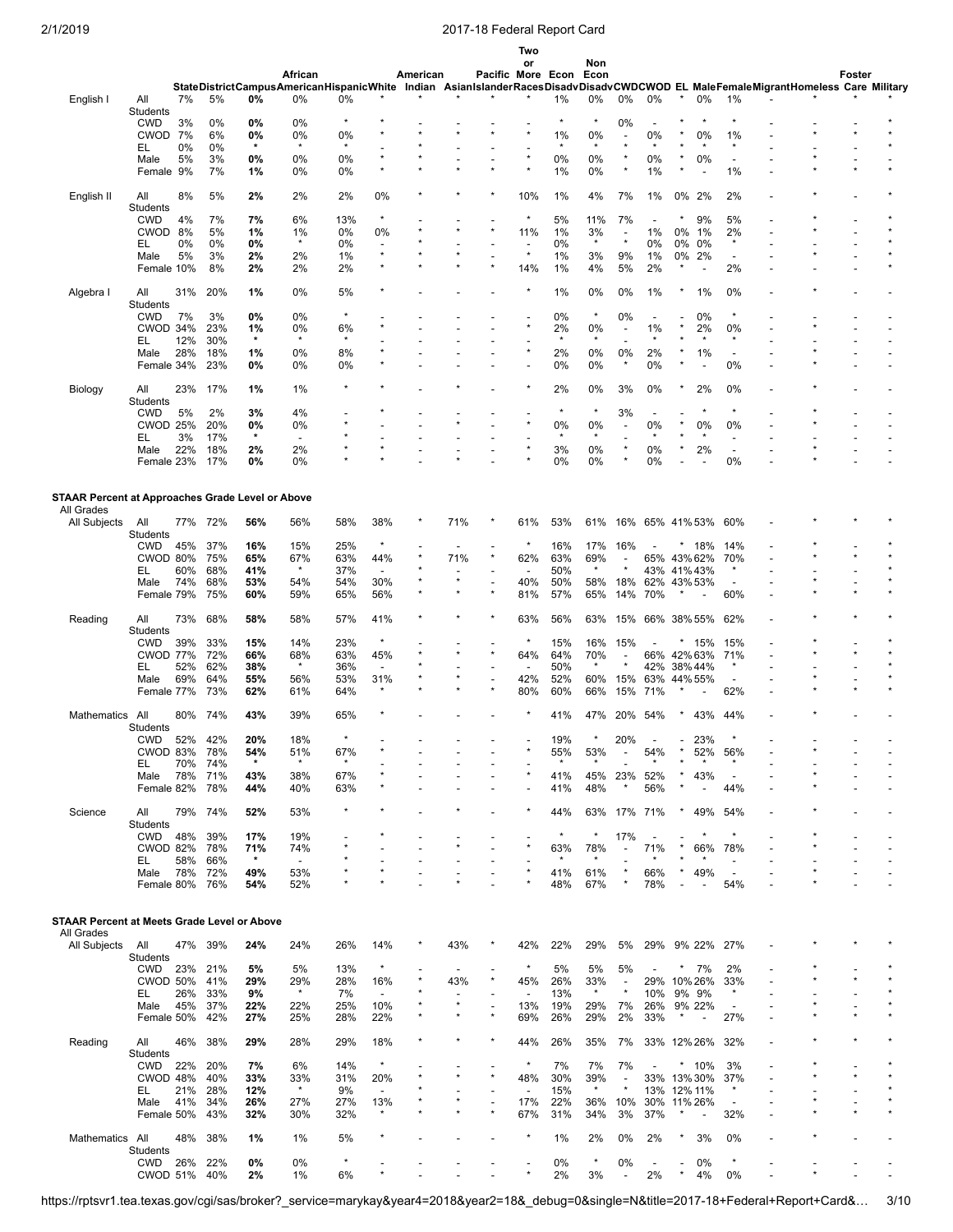|                                             |                 |     |     |         |                          |         |                          |          |                |                          | <b>IWO</b>               |         |          |         |         |         |                          |                          |                                                                                                                                  |        |  |
|---------------------------------------------|-----------------|-----|-----|---------|--------------------------|---------|--------------------------|----------|----------------|--------------------------|--------------------------|---------|----------|---------|---------|---------|--------------------------|--------------------------|----------------------------------------------------------------------------------------------------------------------------------|--------|--|
|                                             |                 |     |     |         | African                  |         |                          | American |                |                          | or                       |         | Non      |         |         |         |                          |                          |                                                                                                                                  | Foster |  |
|                                             |                 |     |     |         |                          |         |                          |          |                | Pacific More Econ Econ   |                          |         |          |         |         |         |                          |                          | StateDistrictCampusAmericanHispanicWhite Indian AsianIslanderRacesDisadvDisadvCWDCWOD EL MaleFemaleMigrantHomeless Care Military |        |  |
|                                             | EL              | 33% | 38% |         |                          |         |                          |          |                |                          |                          |         |          |         |         |         |                          |                          |                                                                                                                                  |        |  |
|                                             | Male            | 47% | 37% | 3%      | 2%                       | 8%      |                          |          |                |                          |                          | 2%      | 3%       | 0%      | 4%      |         | 3%                       | $\overline{\phantom{a}}$ |                                                                                                                                  |        |  |
|                                             | Female 49%      |     |     | 0%      | 0%                       | 0%      |                          |          |                |                          |                          | 0%      | 0%       | $\star$ | 0%      | $\star$ |                          | 0%                       |                                                                                                                                  |        |  |
|                                             |                 |     | 39% |         |                          |         |                          |          |                |                          |                          |         |          |         |         |         |                          |                          |                                                                                                                                  |        |  |
| Science                                     | All             | 49% | 43% | 7%      | 7%                       | $\star$ |                          |          |                |                          |                          | 6%      | 10%      | 3%      | 10%     |         | 6%                       | 9%                       |                                                                                                                                  |        |  |
|                                             | <b>Students</b> |     |     |         |                          |         |                          |          |                |                          |                          |         |          |         |         |         |                          |                          |                                                                                                                                  |        |  |
|                                             | <b>CWD</b>      | 23% | 20% | 3%      | 4%                       |         |                          |          |                |                          |                          | $\star$ | $^\star$ | 3%      |         |         | $\star$                  | $\star$                  |                                                                                                                                  |        |  |
|                                             | <b>CWOD 52%</b> |     | 46% | 10%     | 9%                       | ÷       |                          |          |                |                          | $\star$                  | 7%      | 13%      |         | 10%     |         | 7%                       | 13%                      |                                                                                                                                  |        |  |
|                                             | EL              | 21% | 33% | $\star$ | $\overline{\phantom{a}}$ |         |                          |          |                |                          |                          | $\star$ | $\star$  |         | $\star$ |         | $\star$                  |                          |                                                                                                                                  |        |  |
|                                             | Male            | 50% | 42% | 6%      | 7%                       |         |                          |          |                |                          | $\star$                  | 7%      | 6%       |         | 7%      |         | 6%                       | $\overline{\phantom{a}}$ |                                                                                                                                  |        |  |
|                                             | Female 49%      |     | 45% | 9%      | 6%                       | ÷       |                          |          |                |                          |                          | 4%      | 17%      |         | 13%     |         |                          | 9%                       |                                                                                                                                  |        |  |
|                                             |                 |     |     |         |                          |         |                          |          |                |                          |                          |         |          |         |         |         |                          |                          |                                                                                                                                  |        |  |
| <b>STAAR Percent at Masters Grade Level</b> |                 |     |     |         |                          |         |                          |          |                |                          |                          |         |          |         |         |         |                          |                          |                                                                                                                                  |        |  |
| All Grades                                  |                 |     |     |         |                          |         |                          |          |                |                          |                          |         |          |         |         |         |                          |                          |                                                                                                                                  |        |  |
| All Subjects                                | All             | 21% | 14% | 1%      | 1%                       | 2%      | 0%                       |          | 0%             |                          | 6%                       | 1%      | 2%       | 3%      | 1%      | 0%      | 1%                       | 2%                       |                                                                                                                                  |        |  |
|                                             | <b>Students</b> |     |     |         |                          |         | $\star$                  |          |                |                          |                          |         |          |         |         |         |                          |                          |                                                                                                                                  |        |  |
|                                             | <b>CWD</b>      | 8%  | 5%  | 3%      | 3%                       | 8%      |                          | $\star$  | $\overline{a}$ | $\overline{a}$           | $\star$                  | 3%      | 5%       | 3%      |         |         | 4%                       | 2%                       |                                                                                                                                  |        |  |
|                                             | <b>CWOD 23%</b> |     | 15% | 1%      | 1%                       | 1%      | 0%                       |          | 0%             | $^\star$                 | 7%                       | 1%      | 2%       |         | 1%      | 0%      | 1%                       | 2%                       |                                                                                                                                  |        |  |
|                                             | EL              | 9%  | 15% | 0%      | $\star$                  | 0%      | $\overline{\phantom{a}}$ |          |                |                          | $\overline{\phantom{a}}$ | 0%      | $\star$  |         | 0%      | 0%      | 0%                       | $\star$                  |                                                                                                                                  |        |  |
|                                             | Male            | 20% | 13% | 1%      | 1%                       | 2%      | $0\%$                    | $\star$  | $\star$        | $\overline{\phantom{a}}$ | $0\%$                    | 1%      | 2%       | 4%      | 1%      | 0%      | 1%                       |                          |                                                                                                                                  |        |  |
|                                             | Female 22%      |     | 16% | 2%      | 1%                       | 1%      | $0\%$                    | $\star$  |                | $\star$                  | 13%                      | 1%      | 3%       | 2%      | 2%      |         | $\overline{\phantom{a}}$ | 2%                       |                                                                                                                                  |        |  |
| Reading                                     | All             | 19% | 13% | 2%      | 1%                       | 1%      | $0\%$                    | $\star$  |                | $\star$                  | 7%                       | 1%      | 3%       | 4%      | 1%      | 0%      | 1%                       | 2%                       |                                                                                                                                  |        |  |
|                                             | <b>Students</b> |     |     |         |                          |         |                          |          |                |                          |                          |         |          |         |         |         |                          |                          |                                                                                                                                  |        |  |
|                                             | <b>CWD</b>      | 7%  | 4%  | 4%      | 4%                       | 9%      | $\star$                  |          |                |                          | $\star$                  | 3%      | 7%       | 4%      |         |         | 5%                       | 3%                       |                                                                                                                                  |        |  |
|                                             | <b>CWOD 20%</b> |     | 14% | 1%      | 1%                       | 0%      | 0%                       |          |                | $\star$                  | 8%                       | 1%      | 2%       |         | 1%      |         | 0% 0%                    | 2%                       |                                                                                                                                  |        |  |
|                                             | EL              | 7%  | 10% | $0\%$   | $\star$                  | 0%      |                          |          |                |                          |                          | 0%      | $\star$  |         | 0%      | 0%      | 0%                       | $\star$                  |                                                                                                                                  |        |  |
|                                             | Male            | 16% | 10% | 1%      | 1%                       | 1%      | 0%                       |          |                | $\overline{\phantom{a}}$ | 0%                       | 1%      | 2%       | 5%      | 0%      | 0%      | 1%                       | $\overline{\phantom{0}}$ |                                                                                                                                  |        |  |
|                                             | Female 22%      |     | 16% | 2%      | 1%                       | 2%      | $\star$                  |          |                |                          | 13%                      | 1%      | 3%       | 3%      | 2%      |         | $\overline{\phantom{a}}$ | 2%                       |                                                                                                                                  |        |  |
|                                             |                 |     |     |         |                          |         |                          |          |                |                          |                          |         |          |         |         |         |                          |                          |                                                                                                                                  |        |  |
| Mathematics                                 | All             | 23% | 15% | 1%      | 0%                       | 5%      |                          |          |                |                          |                          | 1%      | 0%       | 0%      | 1%      |         | 1%                       | 0%                       |                                                                                                                                  |        |  |
|                                             | Students        |     |     |         |                          |         |                          |          |                |                          |                          |         |          |         |         |         |                          |                          |                                                                                                                                  |        |  |
|                                             | <b>CWD</b>      | 10% | 6%  | 0%      | 0%                       |         |                          |          |                |                          |                          | 0%      | $\star$  | 0%      |         |         | 0%                       | $\star$                  |                                                                                                                                  |        |  |
|                                             | <b>CWOD 25%</b> |     | 16% | 1%      | 0%                       | 6%      |                          |          |                |                          |                          | 2%      | 0%       |         | 1%      |         | 2%                       | 0%                       |                                                                                                                                  |        |  |
|                                             | EL              | 13% | 20% | $\star$ | $\star$                  | $\star$ |                          |          |                |                          |                          | $\star$ | $\star$  |         |         |         |                          | ÷                        |                                                                                                                                  |        |  |
|                                             | Male            | 23% | 15% | 1%      | 0%                       | 8%      |                          |          |                |                          |                          | 2%      | 0%       | 0%      | 2%      |         | 1%                       | $\overline{\phantom{0}}$ |                                                                                                                                  |        |  |
|                                             | Female 24%      |     | 16% | $0\%$   | 0%                       | 0%      |                          |          |                |                          |                          | 0%      | 0%       | $\star$ | 0%      |         |                          | 0%                       |                                                                                                                                  |        |  |
| Science                                     | All             | 22% | 15% | 1%      | 1%                       | $\star$ |                          |          |                |                          |                          | 2%      | 0%       | 3%      | 0%      | ×       | 2%                       | 0%                       |                                                                                                                                  |        |  |
|                                             | <b>Students</b> |     |     |         |                          |         |                          |          |                |                          |                          |         |          |         |         |         |                          |                          |                                                                                                                                  |        |  |
|                                             | <b>CWD</b>      | 7%  | 3%  | 3%      | 4%                       |         |                          |          |                |                          |                          | $\star$ | $\star$  | 3%      |         |         | $\star$                  | ÷                        |                                                                                                                                  |        |  |
|                                             | CWOD 24%        |     | 17% | 0%      | 0%                       |         |                          |          |                |                          |                          | 0%      | 0%       |         | 0%      |         | 0%                       | 0%                       |                                                                                                                                  |        |  |
|                                             | EL              | 5%  | 10% | $\star$ | $\overline{\phantom{a}}$ |         |                          |          |                |                          |                          | $\star$ | $\star$  |         | $\star$ |         | ÷                        |                          |                                                                                                                                  |        |  |
|                                             | Male            | 23% | 16% | 2%      | 2%                       |         |                          |          |                |                          |                          | 3%      | 0%       |         | 0%      |         | 2%                       |                          |                                                                                                                                  |        |  |
|                                             |                 |     |     |         | 0%                       | ÷       |                          |          |                |                          | $\star$                  |         |          | $\star$ |         |         |                          | 0%                       |                                                                                                                                  |        |  |
|                                             | Female 21%      |     | 15% | 0%      |                          |         |                          |          |                |                          |                          | 0%      | 0%       |         | 0%      |         |                          |                          |                                                                                                                                  |        |  |

'\*' Indicates results are masked due to small numbers to protect student confidentiality. '-' Indicates zero observations reported for this group.

**Part (iii):** Academic Growth and Graduation Rate

#### **Part (iii)(I): Academic Growth**

This section provides information on students' academic growth for mathematics and ELA/reading for public elementary schools and secondary schools which don't have a graduation rate. These results include all students tested, regardless of whether they were in the accountability subset.

|                              | All     | African<br><b>Students American Hispanic</b> |                          | White                    | American<br>Indian       | Asian                    | <b>Pacific</b><br>Islander | Two or More<br>Races     | Econ<br><b>Disady</b> | <b>CWD</b>               | EL      |
|------------------------------|---------|----------------------------------------------|--------------------------|--------------------------|--------------------------|--------------------------|----------------------------|--------------------------|-----------------------|--------------------------|---------|
| <b>Academic Growth Score</b> |         |                                              |                          |                          |                          |                          |                            |                          |                       |                          |         |
| Reading                      |         |                                              |                          |                          |                          |                          |                            |                          |                       |                          |         |
| All Students                 | 66      | 67                                           | 72                       | $\star$                  | $\star$                  | $\star$                  | $\star$                    | 57                       | 66                    | 46                       | 67      |
| <b>CWD</b>                   | 46      | 45                                           | $\star$                  | $\star$                  | $\overline{\phantom{0}}$ |                          | -                          | ٠                        | 48                    | 46                       | $\star$ |
| <b>CWOD</b>                  | 68      | 69                                           | 72                       | $\star$                  | $\star$                  | $\star$                  | $\star$                    | 61                       | 68                    | $\overline{\phantom{a}}$ | 64      |
| EL                           | 67      | $\star$                                      | 60                       | $\overline{\phantom{a}}$ | $\star$                  |                          |                            | $\overline{\phantom{0}}$ | 60                    | $\star$                  | 67      |
| Male                         | 65      | 66                                           | 63                       | $\star$                  | $\star$                  | $\star$                  |                            | $\star$                  | 62                    | 41                       | $\star$ |
| Female                       | 68      | 67                                           | 83                       | $\star$                  | $\star$                  | $\star$                  | $\star$                    | 65                       | 71                    | 53                       | $\star$ |
| <b>Mathematics</b>           |         |                                              |                          |                          |                          |                          |                            |                          |                       |                          |         |
| All Students                 | $\star$ | $\star$                                      | -                        | $\overline{\phantom{0}}$ | $\overline{\phantom{a}}$ |                          |                            |                          | $\star$               | $\star$                  |         |
| <b>CWD</b>                   | $\star$ | $\star$                                      | $\overline{\phantom{a}}$ | $\overline{\phantom{0}}$ | $\overline{\phantom{a}}$ | $\overline{\phantom{0}}$ | -                          |                          | $\star$               | $\star$                  |         |
| CWOD                         | $\star$ | $\star$                                      | $\overline{\phantom{0}}$ | $\overline{\phantom{a}}$ | $\overline{\phantom{a}}$ | $\overline{\phantom{0}}$ |                            | -                        | $\star$               | -                        |         |
| EL                           |         | -                                            | $\overline{\phantom{0}}$ | $\overline{\phantom{0}}$ | $\overline{\phantom{a}}$ | $\overline{\phantom{0}}$ |                            |                          | -                     | -                        |         |
| Male                         | ÷       | $\star$                                      | $\overline{\phantom{0}}$ | $\overline{\phantom{0}}$ | $\overline{\phantom{a}}$ | $\overline{\phantom{a}}$ |                            | $\overline{\phantom{0}}$ | $\star$               | -                        |         |
| Female                       | $\star$ | $\star$                                      | $\overline{\phantom{0}}$ | $\overline{\phantom{0}}$ | $\overline{\phantom{a}}$ | $\overline{\phantom{0}}$ |                            | -                        | $\star$               | $\star$                  |         |

**Part (iii)(II): Graduation Rate** This section provides information on high school graduation rates.

|                                                                                                        | All   | African<br><b>Students American Hispanic</b> |       | White | American<br>Indian | Asian | Pacific<br>Islander      | Two or More<br>Races | Econ<br><b>Disady</b> | CWD   | EL    | Homeless | Foster<br>Care |
|--------------------------------------------------------------------------------------------------------|-------|----------------------------------------------|-------|-------|--------------------|-------|--------------------------|----------------------|-----------------------|-------|-------|----------|----------------|
| <b>Federal Graduation Rates</b><br>4-year Longitudinal Cohort Graduation Rate (Gr 9-12): Class of 2017 |       |                                              |       |       |                    |       |                          |                      |                       |       |       |          |                |
| <b>All Students</b>                                                                                    | 90.6% | 90.1%                                        | 93.5% | 77.3% |                    |       | $\overline{\phantom{a}}$ | 100.0%               | 90.9%                 | 69.4% | 60.0% | 71.4%    | 50.0%          |
| CWD                                                                                                    | 69.4% | 75.9%                                        |       |       |                    |       |                          |                      | 64.0%                 | 69.4% |       |          |                |

https://rptsvr1.tea.texas.gov/cgi/sas/broker?\_service=marykay&year4=2018&year2=18&\_debug=0&single=N&title=2017-18+Federal+Report+Card&… 4/10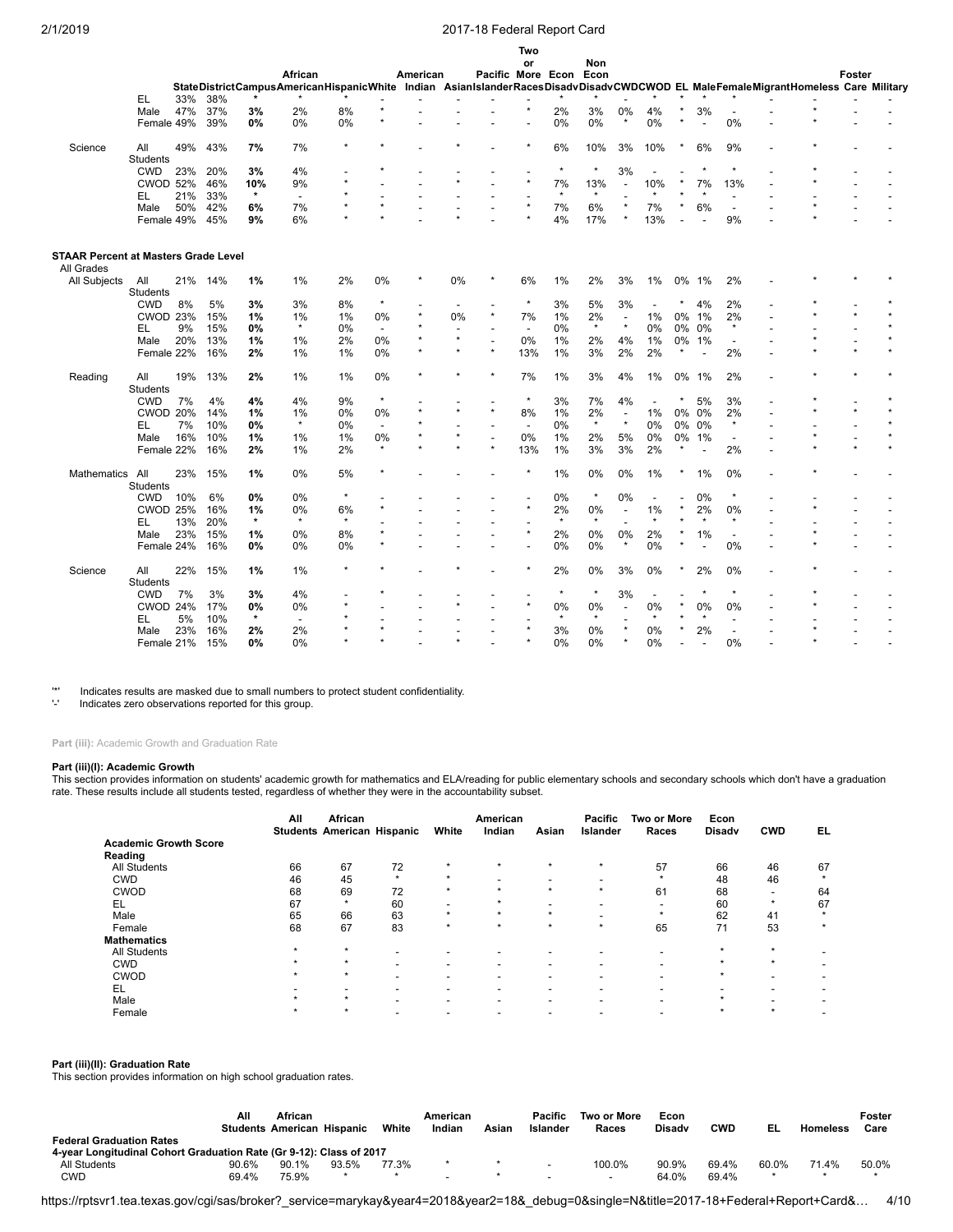|        | Αll   | African<br><b>Students American Hispanic</b> |       | White                    | American<br>Indian | Asian                    | Pacific<br>Islander | Two or More<br>Races | Econ<br><b>Disady</b> | CWD   | EL    | Homeless                 | Foster<br>Care |
|--------|-------|----------------------------------------------|-------|--------------------------|--------------------|--------------------------|---------------------|----------------------|-----------------------|-------|-------|--------------------------|----------------|
|        |       |                                              |       |                          |                    |                          |                     |                      |                       |       |       |                          |                |
| CWOD   | 92.2% | 91.3%                                        | 95.2% | 84.2%                    |                    |                          | -                   | 100.0%               | 93.2%                 |       |       | 83.3%                    | 66.7%          |
| EL     | 60.0% |                                              | 60.0% | $\overline{\phantom{0}}$ |                    | $\overline{\phantom{a}}$ | $\blacksquare$      |                      |                       |       | 60.0% | $\overline{\phantom{0}}$ |                |
| Male   | 87.5% | 87.7%                                        | 89.1% | 69.2%                    |                    |                          | -                   | 100.0%               | 88.0%                 | 65.4% |       |                          |                |
| Female | 93.9% | 92.6%                                        | 98.1% | 88.9%                    |                    |                          |                     | 100.0%               | 93.5%                 | 80.0% |       | 100.0%                   |                |

'\*' Indicates results are masked due to small numbers to protect student confidentiality.

Indicates there are no students in the group.

Part (iv): English Language Proficiency

This section provides information on the number and percentage of English learners achieving English language proficiency.

| <b>Total EL in Class</b> | <b>Proficiency of EL</b> | <b>Rate of Proficiency</b> |
|--------------------------|--------------------------|----------------------------|
| 24                       |                          | ۰                          |

'\*' Indicates results are masked due to small numbers to protect student confidentiality.

Indicates zero observations reported for this group.

Part (v): School Quality or Student Success (SQSS)

This section provides information on the other indicator of school quality or student success, which is college, career and military readiness (CCMR) for high schools and average performance rate of the three STAAR performance levels of all students, regardless of whether they were in the accountability subset, for elementary and secondary schools without a graduation rate.

| Student Success (Student Achievement Domain Score: STAAR Component Only) | Αll | African<br><b>Students American Hispanic</b> |         | White   | American<br>Indian | Asian   | Pacific<br>Islander | Two or More<br>Races | Econ<br><b>Disady</b> | <b>CWD</b> | EL      |
|--------------------------------------------------------------------------|-----|----------------------------------------------|---------|---------|--------------------|---------|---------------------|----------------------|-----------------------|------------|---------|
| <b>STAAR Component Score</b>                                             | 27  | 27                                           | $\star$ | $\star$ | $\star$            | $\star$ | $\star$             |                      | 25                    | 8          |         |
| School Quality (College, Career, and Military Readiness Performance)     |     |                                              |         |         |                    |         |                     |                      |                       |            |         |
| %Students meeting CCMR                                                   | 30% | 28%                                          | 35%     | 39%     | $\star$            | $\star$ |                     |                      | 27%                   | $\star$    | $\star$ |

'\*' Indicates results are masked due to small numbers to protect student confidentiality.

Indicates there are no students in the group.

'n/a' Indicates the student group is not applicable to this report.

#### Part (vi): Goal Meeting Status

This section provides information on the progress of all students and each student group toward meeting the long-term goals or interim objectives on STAAR academic performance, federal graduation rate, and English learners' language proficiency.

|                                 | All<br><b>Students</b> | African<br>American Hispanic |     | White | American<br>Indian | Asian | <b>Pacific</b><br>Islander | Two or More<br>Races | Econ<br><b>Disady</b> | <b>CWD</b> | $EL +$ |
|---------------------------------|------------------------|------------------------------|-----|-------|--------------------|-------|----------------------------|----------------------|-----------------------|------------|--------|
| <b>STAAR Performance Status</b> |                        |                              |     |       |                    |       |                            |                      |                       |            |        |
| Reading                         |                        |                              |     |       |                    |       |                            |                      |                       |            |        |
| Interim Goals (2018-2022)       | 44%                    | 32%                          | 37% | 60%   | 43%                | 74%   | 45%                        | 56%                  | 33%                   | 19%        | 29%    |
| <b>Target Met</b>               | N                      | N                            | N   |       |                    |       |                            | N                    | N                     | Ν          | N      |
| Interim Goals (2023-2027)       | 52%                    | 42%                          | 46% | 66%   | 51%                | 78%   | 53%                        | 62%                  | 43%                   | 31%        | 39%    |
| <b>Target Met</b>               | N                      | N                            | N   |       |                    |       |                            | Ν                    | N                     | N          | N      |
| Interim Goals (2028-2032)       | 62%                    | 54%                          | 58% | 73%   | 62%                | 82%   | 63%                        | 70%                  | 55%                   | 45%        | 52%    |
| <b>Target Met</b>               | N                      | N                            | N   |       |                    |       |                            | Ν                    | N                     | N          | N      |
| Long-Term Goals                 | 72%                    | 66%                          | 69% | 80%   | 72%                | 87%   | 73%                        | 78%                  | 67%                   | 60%        | 65%    |
| <b>Target Met</b>               | N                      | N                            | N   |       |                    |       |                            | N                    | N                     | N          | N      |
| <b>Mathematics</b>              |                        |                              |     |       |                    |       |                            |                      |                       |            |        |
| Interim Goals (2018-2022)       | 46%                    | 31%                          | 40% | 59%   | 45%                | 82%   | 50%                        | 54%                  | 36%                   | 23%        | 40%    |
| <b>Target Met</b>               | N                      | N                            |     |       |                    |       |                            |                      | N                     | N          |        |
| Interim Goals (2023-2027)       | 54%                    | 41%                          | 49% | 65%   | 53%                | 85%   | 57%                        | 61%                  | 45%                   | 34%        | 49%    |
| <b>Target Met</b>               | N                      | N                            |     |       |                    |       |                            |                      | N                     | N          |        |
| Interim Goals (2028-2032)       | 63%                    | 54%                          | 59% | 73%   | 63%                | 88%   | 66%                        | 69%                  | 57%                   | 48%        | 59%    |
| <b>Target Met</b>               | N                      | N                            |     |       |                    |       |                            |                      | N                     | N          |        |
| Long-Term Goals                 | 73%                    | 66%                          | 70% | 80%   | 73%                | 91%   | 75%                        | 77%                  | 68%                   | 62%        | 70%    |
| <b>Target Met</b>               | N                      | N                            |     |       |                    |       |                            |                      | N                     | N          |        |

#### **English Learner Language Proficiency Status**

| Interim Goals (2018-2022)<br><b>Target Met</b>                      |              |     |              |     |     |     |     |     |             |     | 42% |
|---------------------------------------------------------------------|--------------|-----|--------------|-----|-----|-----|-----|-----|-------------|-----|-----|
| Interim Goals (2023-2027)                                           |              |     |              |     |     |     |     |     |             |     | 44% |
| <b>Target Met</b><br>Interim Goals (2028-2032)<br><b>Target Met</b> |              |     |              |     |     |     |     |     |             |     | 46% |
| Long-Term Goals<br><b>Target Met</b>                                |              |     |              |     |     |     |     |     |             |     | 46% |
| <b>Federal Graduation Status</b>                                    |              |     |              |     |     |     |     |     |             |     |     |
| Interim Goals (2018-2022)                                           | 90%          | 90% | 90%          | 90% | 90% | 90% | 90% | 90% | 90%         | 90% | 90% |
| <b>Target Met</b>                                                   | $\checkmark$ | v   | $\checkmark$ |     |     |     |     |     | $\check{ }$ | N   |     |
| Interim Goals (2023-2027)                                           | 92%          | 92% | 92%          | 92% | 92% | 92% | 92% | 92% | 92%         | 92% | 92% |
| <b>Target Met</b>                                                   | N            | N   | $\check{ }$  |     |     |     |     |     | Ν           | N   |     |
| Interim Goals (2028-2032)                                           | 94%          | 94% | 94%          | 94% | 94% | 94% | 94% | 94% | 94%         | 94% | 94% |
| <b>Target Met</b>                                                   | N            | N   | N            |     |     |     |     |     | N           | N   |     |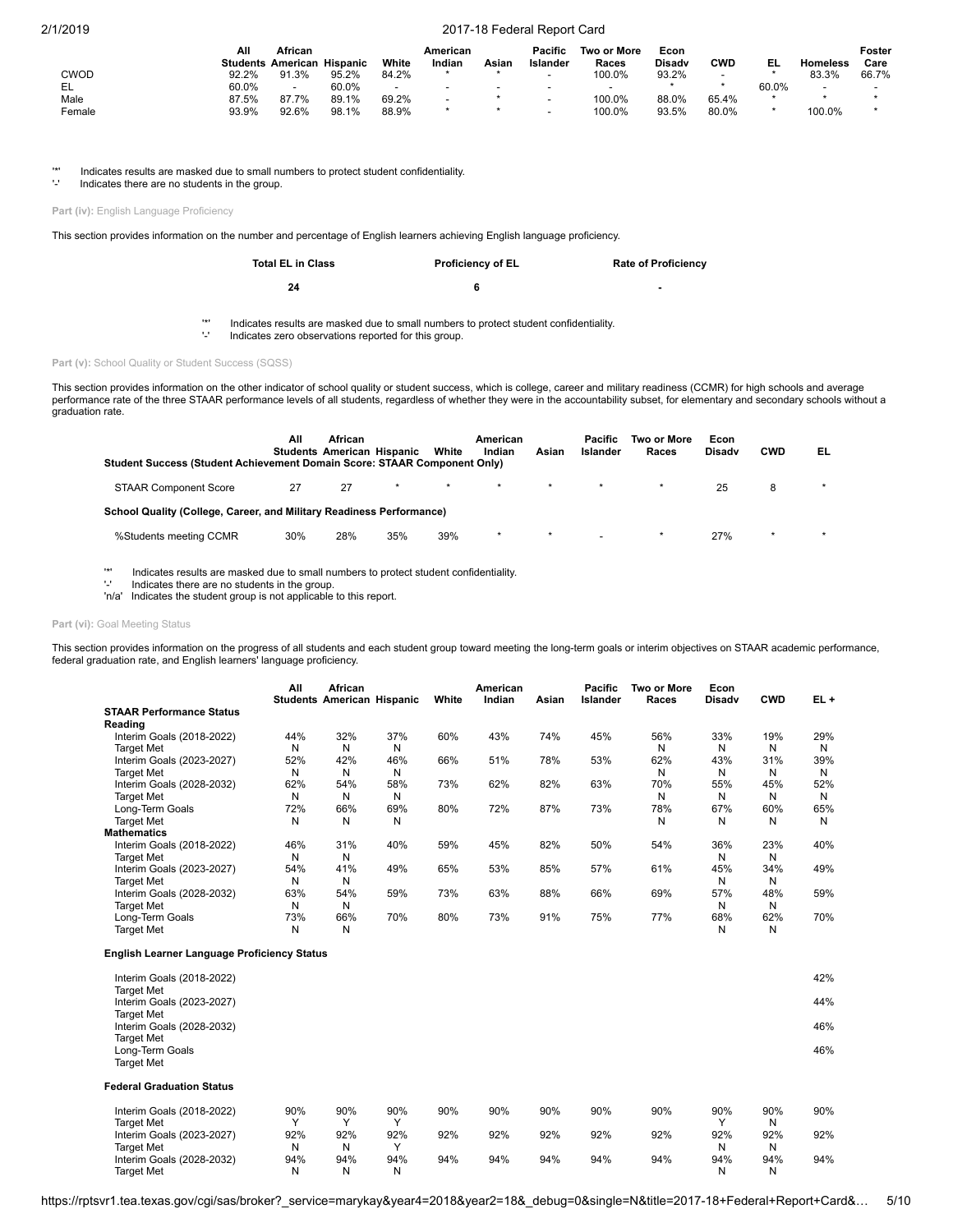|                   | Αll<br>African |                                   |     |       | American |       | Pacific  | Two or More | Econ          |            |     |
|-------------------|----------------|-----------------------------------|-----|-------|----------|-------|----------|-------------|---------------|------------|-----|
|                   |                | <b>Students American Hispanic</b> |     | White | Indian   | Asian | Islander | Races       | <b>Disadv</b> | <b>CWD</b> | EL+ |
| Long-Term Goals   | 94%            | 94%                               | 94% | 94%   | 94%      | 94%   | 94%      | 94%         | 94%           | 94%        | 94% |
| <b>Target Met</b> |                | N                                 |     |       |          |       |          |             | N             | N          |     |

'+' STAAR Performance and Graduation use EL(Current & Monitored), EL English Learner Language Proficiency uses EL (Current). Blank cells above represent student group indicators that do not meet the minimum size criteria.

## Source: 2018 Accountability Closing the Gaps Status Table

#### **Part (vii):** STAAR Participation

This section provides the percentage of students assessed and not assessed for mathematics, ELA/reading, and science.

|                               |                        |          | African                  | <b>Campus American Hispanic White</b> |                          | American<br>Indian | Asian                    | Pacific<br>Islander       | Two or<br>More<br>Races  | Econ<br><b>Disadv</b> | Non<br>Econ<br>Disadv | <b>CWD</b>                          | <b>CWOD</b>              | EL       | Male                           | Female                         | Migrant                      |
|-------------------------------|------------------------|----------|--------------------------|---------------------------------------|--------------------------|--------------------|--------------------------|---------------------------|--------------------------|-----------------------|-----------------------|-------------------------------------|--------------------------|----------|--------------------------------|--------------------------------|------------------------------|
| <b>Participation Rate</b>     |                        |          |                          |                                       |                          |                    |                          |                           |                          |                       |                       |                                     |                          |          |                                |                                |                              |
| All Subjects                  | All<br>Students        | 99%      | 98%                      | 100%                                  | 100%                     |                    | 100%                     | *                         | 100%                     | 99%                   | 99%                   | 97%                                 | 99%                      | 100%     | 99%                            | 98%                            |                              |
|                               | <b>CWD</b>             | 97%      | 97%                      | 100%                                  | $\star$                  |                    |                          |                           | $\star$                  | 98%                   | 97%                   | 97%                                 | $\blacksquare$           | $\star$  | 98%                            | 97%                            |                              |
|                               | <b>CWOD</b>            | 99%      | 98%                      | 100%                                  | 100%                     | $\star$            | 100%                     | $\star$                   | 100%                     | 99%                   | 99%                   | $\overline{\phantom{a}}$            | 99%                      | 100%     | 99%                            | 98%                            | ÷,                           |
|                               | EL                     | 100%     | 100%                     | 100%                                  |                          |                    |                          |                           |                          | 100%                  | 100%                  | $\star$                             | 100%                     | 100%     | 100%                           | 100%                           | L,                           |
|                               | Male                   | 99%      | 99%                      | 100%                                  | 100%                     |                    | $\star$                  |                           | 100%                     | 99%                   | 99%                   | 98%                                 | 99%                      | 100%     | 99%                            | $\overline{\phantom{a}}$       |                              |
|                               | Female                 | 98%      | 97%                      | 100%                                  | 100%                     |                    | 100%                     | $\star$                   | 100%                     | 98%                   | 98%                   | 97%                                 | 98%                      | 100%     | $\overline{\phantom{a}}$       | 98%                            |                              |
| Reading                       | All<br>Students        | 99%      | 99%                      | 100%                                  | 100%                     | $\star$            | 100%                     | $\star$                   | 100%                     | 99%                   | 99%                   | 98%                                 | 99%                      | 100%     | 99%                            | 99%                            |                              |
|                               | <b>CWD</b>             | 98%      | 97%                      | 100%                                  | $\star$                  |                    |                          | $\overline{a}$            | $\star$                  | 97%                   | 98%                   | 98%                                 | $\overline{\phantom{a}}$ | $\star$  | 97%                            | 99%                            |                              |
|                               | <b>CWOD</b>            | 99%      | 99%                      | 100%                                  | 100%                     |                    | 100%                     | $\star$                   | 100%                     | 99%                   | 100%                  | $\overline{\phantom{a}}$            | 99%                      | 100%     | 100%                           | 99%                            |                              |
|                               |                        |          | $\star$                  |                                       |                          |                    |                          |                           |                          |                       |                       | $^\star$                            |                          |          |                                |                                |                              |
|                               | EL                     | 100%     |                          | 100%                                  |                          |                    | $\star$                  |                           |                          | 100%                  | 100%                  |                                     | 100%                     | 100%     | 100%                           | 100%                           |                              |
|                               | Male                   | 99%      | 99%                      | 100%                                  | 100%                     |                    |                          | $\overline{a}$<br>$\star$ | 100%                     | 99%                   | 99%                   | 97%                                 | 100%                     | 100%     | 99%                            | $\overline{a}$                 |                              |
|                               | Female                 | 99%      | 98%                      | 100%                                  | 100%                     |                    |                          |                           | 100%                     | 98%                   | 99%                   | 99%                                 | 99%                      | 100%     | $\overline{\phantom{a}}$       | 99%                            |                              |
| Mathematics                   | All<br>Students        | 96%      | 96%                      | 100%                                  | 100%                     |                    |                          |                           |                          | 97%                   | 96%                   | 98%                                 | 96%                      | $\star$  | 98%                            | 95%                            |                              |
|                               | <b>CWD</b>             | 98%      | 98%                      | $\star$                               |                          |                    |                          |                           |                          | 100%                  | 90%                   | 98%                                 |                          |          | 100%                           | 94%                            |                              |
|                               | <b>CWOD</b>            | 96%      | 94%                      | 100%                                  | 100%                     |                    |                          |                           |                          | 95%                   | 98%                   | $\overline{\phantom{a}}$            | 96%                      |          | 96%                            | 95%                            |                              |
|                               | EL                     | $\star$  | $\star$                  |                                       |                          |                    |                          |                           |                          | $\star$               | $\star$               | $\overline{\phantom{a}}$            | $\star$                  |          | $\star$                        | $\star$                        |                              |
|                               | Male                   | 98%      | 97%                      | 100%                                  | $\star$                  |                    |                          |                           | $\star$                  | 96%                   | 100%                  | 100%                                | 96%                      |          | 98%                            | $\overline{\phantom{a}}$       |                              |
|                               | Female                 | 95%      | 94%                      | 100%                                  |                          |                    |                          |                           |                          | 97%                   | 91%                   | 94%                                 | 95%                      |          | $\overline{a}$                 | 95%                            |                              |
| Science                       | All<br>Students        | 96%      | 96%                      | ٨                                     |                          |                    |                          |                           |                          | 98%                   | 94%                   | 97%                                 | 96%                      | $\star$  | 98%                            | 94%                            |                              |
|                               | <b>CWD</b>             | 97%      | 96%                      |                                       |                          |                    |                          |                           |                          | 96%                   | 100%                  | 97%                                 | $\overline{\phantom{a}}$ |          | 100%                           | 92%                            |                              |
|                               | <b>CWOD</b>            | 96%      | 96%                      |                                       |                          |                    |                          |                           | $\star$                  | 100%                  | 92%                   | $\overline{\phantom{a}}$            | 96%                      | $\star$  | 97%                            | 96%                            |                              |
|                               | EL                     |          |                          |                                       |                          |                    |                          |                           | $\overline{\phantom{a}}$ |                       | $\star$               | $\overline{\phantom{a}}$            | $\star$                  |          |                                | $\overline{\phantom{a}}$       |                              |
|                               | Male                   | 98%      | 98%                      |                                       |                          |                    | $\overline{\phantom{a}}$ | $\overline{a}$            | $\star$                  | 100%                  | 95%                   | 100%                                | 97%                      |          | 98%                            | $\overline{\phantom{a}}$       |                              |
|                               | Female                 | 94%      | 94%                      |                                       |                          |                    |                          |                           | $\star$                  | 96%                   | 92%                   | 92%                                 | 96%                      |          | $\overline{a}$                 | 94%                            |                              |
| <b>Non-Participation Rate</b> |                        |          |                          |                                       |                          |                    |                          |                           |                          |                       |                       |                                     |                          |          |                                |                                |                              |
| All Subjects                  | All<br>Students        | 1%       | 2%                       | 0%                                    | 0%                       |                    | 0%                       |                           | 0%                       | 1%                    | 1%                    | 3%                                  | $1\%$                    | 0%       | 1%                             | 2%                             |                              |
|                               | <b>CWD</b>             | 3%       | 3%                       | 0%                                    | $\star$                  |                    |                          |                           | $\star$                  | 2%                    | 3%                    | 3%                                  | $\overline{\phantom{a}}$ | $\star$  | 2%                             | 3%                             |                              |
|                               | <b>CWOD</b>            | 1%       | 2%                       | 0%                                    | 0%                       |                    | 0%                       | $\star$                   | 0%                       | 1%                    | 1%                    | $\overline{\phantom{a}}$            | 1%                       | 0%       | 1%                             | 2%                             | $\overline{a}$               |
|                               | EL                     | 0%       | 0%                       | 0%                                    | $\overline{\phantom{a}}$ |                    | $\overline{a}$           |                           | $\overline{\phantom{a}}$ | 0%                    | 0%                    | $\star$                             | 0%                       | 0%       | 0%                             | 0%                             |                              |
|                               | Male                   | 1%       | 1%                       | 0%                                    | 0%                       |                    | $\star$                  | $\overline{\phantom{a}}$  | 0%                       | 1%                    | 1%                    | 2%                                  | $1\%$                    | 0%       | 1%                             |                                |                              |
|                               | Female                 | 2%       | 3%                       | 0%                                    | 0%                       |                    | 0%                       | $\star$                   | 0%                       | 2%                    | 2%                    | 3%                                  | 2%                       | 0%       | $\overline{\phantom{a}}$       | 2%                             |                              |
| Reading                       | All                    | 1%       | 1%                       | 0%                                    | 0%                       |                    | 0%                       | *                         | 0%                       | 1%                    | 1%                    | 2%                                  | 1%                       | 0%       | 1%                             | 1%                             |                              |
|                               | Students<br><b>CWD</b> |          | 3%                       | 0%                                    |                          |                    |                          |                           | $\star$                  | 3%                    | 2%                    | 2%                                  |                          | $^\star$ | 3%                             | 1%                             |                              |
|                               |                        | 2%       |                          |                                       | 0%                       |                    | 0%                       | $\star$                   | 0%                       |                       | 0%                    |                                     | $\overline{\phantom{a}}$ | 0%       |                                |                                |                              |
|                               | <b>CWOD</b>            | 1%       | 1%<br>$\star$            | 0%                                    |                          |                    |                          |                           |                          | 1%                    |                       | $\overline{\phantom{a}}$<br>$\star$ | 1%                       |          | 0%                             | 1%                             |                              |
|                               | EL                     | 0%       |                          | 0%                                    |                          |                    | $\star$                  |                           | $\overline{\phantom{a}}$ | 0%                    | 0%                    |                                     | 0%                       | 0%       | 0%                             | 0%                             |                              |
|                               | Male<br>Female         | 1%<br>1% | 1%<br>2%                 | 0%<br>0%                              | 0%<br>0%                 |                    |                          | $\overline{a}$<br>$\star$ | 0%<br>0%                 | 1%<br>2%              | 1%<br>1%              | 3%<br>1%                            | 0%<br>1%                 | 0%<br>0% | 1%<br>$\overline{\phantom{a}}$ | $\overline{\phantom{a}}$<br>1% |                              |
| Mathematics                   | All                    | 4%       | 4%                       | 0%                                    | 0%                       |                    |                          |                           |                          | 3%                    | 4%                    | 2%                                  | 4%                       | $\star$  | 2%                             | 5%                             |                              |
|                               | Students               |          |                          |                                       |                          |                    |                          |                           |                          |                       |                       |                                     |                          |          |                                |                                |                              |
|                               | <b>CWD</b>             | 2%       | 3%                       | $\star$                               |                          |                    |                          |                           |                          | 0%                    | 10%                   | 2%                                  |                          |          | 0%                             | 6%                             |                              |
|                               | <b>CWOD</b>            | 4%       | 6%                       | 0%                                    | 0%                       |                    |                          |                           |                          | 5%                    | 2%                    |                                     | 4%                       |          | 4%                             | 5%                             |                              |
|                               | EL.                    | $\star$  | $\star$                  | $\star$                               |                          |                    |                          |                           |                          | $\star$               | $\star$               | $\overline{\phantom{a}}$            | $\star$                  |          | $\star$                        | $\star$                        |                              |
|                               | Male                   | 2%       | 3%                       | 0%                                    |                          |                    |                          |                           |                          | 4%                    | 0%                    | 0%                                  | 4%                       |          | 2%                             |                                |                              |
|                               | Female                 | 5%       | 6%                       | 0%                                    |                          |                    |                          |                           |                          | 3%                    | 9%                    | 6%                                  | 5%                       |          | $\blacksquare$                 | 5%                             |                              |
| Science                       | All<br>Students        | 4%       | 4%                       | $\star$                               |                          |                    |                          |                           |                          | 2%                    | 6%                    | 3%                                  | 4%                       | $\star$  | 2%                             | 6%                             |                              |
|                               | <b>CWD</b>             | 3%       | 4%                       |                                       |                          |                    |                          |                           |                          | 4%                    | 0%                    | 3%                                  |                          |          | 0%                             | 8%                             |                              |
|                               | CWOD                   | 4%       | 4%                       |                                       |                          |                    |                          |                           |                          | 0%                    | 8%                    | $\overline{\phantom{a}}$            | 4%                       |          | 3%                             | 4%                             | -                            |
|                               | EL.                    | $\star$  | $\overline{\phantom{a}}$ |                                       |                          |                    |                          |                           |                          | $\star$               | $\star$               | $\overline{\phantom{a}}$            | $\star$                  |          | $\star$                        |                                |                              |
|                               | Male                   | 2%       | 2%                       |                                       |                          |                    |                          |                           |                          | 0%                    | 5%                    | 0%                                  | 3%                       |          | 2%                             |                                |                              |
|                               | Female                 | 6%       | 6%                       |                                       |                          |                    |                          |                           |                          | 4%                    | 8%                    | 8%                                  | 4%                       |          |                                | 6%                             | $\qquad \qquad \blacksquare$ |

'\*' Indicates results are masked due to small numbers to protect student confidentiality. '-' Indicates zero observations reported for this group.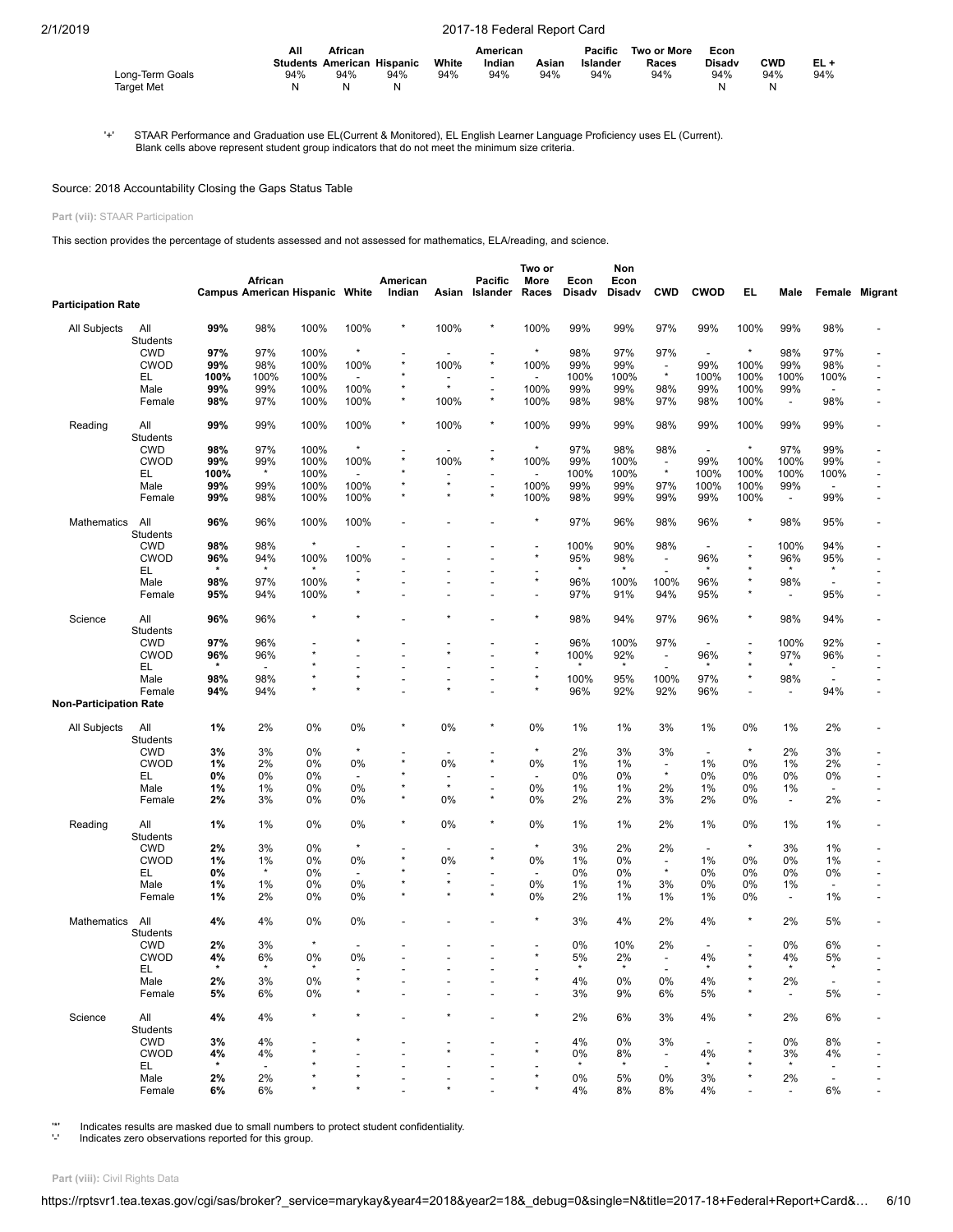Part (viii)(I) This section provides information submitted by school districts to the Office for Civil Rights on measures of school quality, climate, and safety.

|                                                               |                |              |                                       |         |                | Indian or               |         |                     | Two or        |         | <b>Students Disabilities</b> | <b>Students</b><br>with |
|---------------------------------------------------------------|----------------|--------------|---------------------------------------|---------|----------------|-------------------------|---------|---------------------|---------------|---------|------------------------------|-------------------------|
|                                                               |                | Total        | African<br>students American Hispanic |         | White          | Alaska<br><b>Native</b> | Asian   | Pacific<br>Islander | More<br>Races | EL.     | with<br><b>Disabilities</b>  | (Section<br>504)        |
| <b>Students Without Disabilities</b><br>In-School Suspensions |                |              |                                       |         |                |                         |         |                     |               |         |                              |                         |
|                                                               | Male           | 251          | 197                                   | 44      | $\star$        |                         |         |                     | 8             | ×       |                              |                         |
|                                                               | Female         | 267          | 212                                   | 38      | 5              | $\star$                 |         | $\star$             | 8             | $\star$ |                              |                         |
|                                                               | Total          | 518          | 409                                   | 82      | $\overline{7}$ |                         |         |                     | 16            |         |                              |                         |
| Out-of-School Suspensions                                     |                |              |                                       |         |                |                         |         |                     |               |         |                              |                         |
|                                                               | Male           | 125          | 94                                    | 25      | $\star$        | $\star$                 |         |                     | ×             |         |                              |                         |
|                                                               | Female         | 94           | 79                                    | 13      |                |                         |         |                     |               |         |                              |                         |
|                                                               | Total          | 219          | 173                                   | 38      |                |                         |         |                     |               |         |                              |                         |
| Expulsions                                                    |                | $\star$      | $\star$                               | $\star$ |                |                         |         |                     |               |         |                              |                         |
| With Educational Services                                     | Male           | $\star$      | $\star$                               | $\star$ |                | $\star$                 |         |                     |               |         |                              |                         |
|                                                               | Female         |              |                                       |         |                |                         |         |                     |               |         |                              |                         |
|                                                               | Total          | 6<br>$\star$ | $\star$                               | ÷       |                | $\star$                 | $\star$ |                     |               |         |                              |                         |
| Without Educational Services                                  | Male<br>Female |              | $\star$                               |         |                |                         |         |                     |               |         |                              |                         |
|                                                               | Total          |              |                                       |         |                |                         |         |                     |               |         |                              |                         |
| Under Zero Tolerance Policies                                 | Male           |              |                                       |         |                |                         |         |                     |               |         |                              |                         |
|                                                               | Female         |              | $\star$                               |         |                | $\star$                 |         |                     |               |         |                              |                         |
|                                                               | Total          | 6            |                                       |         |                |                         |         |                     |               |         |                              |                         |
| <b>School-Related Arrests</b>                                 |                |              |                                       |         |                |                         |         |                     |               |         |                              |                         |
|                                                               | Male           |              | $\star$                               | $\star$ | ÷              | $\star$                 |         |                     |               |         |                              |                         |
|                                                               | Female         |              |                                       | $\star$ | $\star$        | $\star$                 |         |                     |               |         |                              |                         |
|                                                               | Total          |              |                                       |         |                | ÷                       |         |                     | ÷             |         |                              |                         |
| Referrals to Law Enforcement                                  |                |              |                                       |         |                |                         |         |                     |               |         |                              |                         |
|                                                               | Male           |              |                                       |         | $\star$        |                         |         |                     |               |         |                              |                         |
|                                                               | Female         | $\star$      | $\star$                               | $\star$ | $\star$        | $\star$                 |         |                     | ×             |         |                              |                         |
|                                                               | Total          |              | $\star$                               | $\star$ | ÷              | $\star$                 |         |                     | ÷             |         |                              |                         |
| <b>Students With Disabilities</b><br>In-School Suspensions    |                |              |                                       |         |                |                         |         |                     |               |         |                              |                         |
|                                                               | Male           | 35           | 29                                    |         | $\star$        | $\star$                 |         |                     | ×             |         |                              |                         |
|                                                               | Female         | 15           | 11                                    | $\star$ | $\star$        | $\star$                 |         |                     | ÷             |         |                              |                         |
|                                                               | Total          | 50           | 40                                    |         |                |                         |         |                     |               |         |                              |                         |
| Out-of-School Suspensions                                     |                |              |                                       |         |                |                         |         |                     |               |         |                              |                         |
|                                                               | Male           | 33           | 25                                    |         |                |                         |         |                     | ÷             |         |                              |                         |
|                                                               | Female         | 14           | 10                                    |         | $\star$        | $\star$<br>÷            |         |                     | ×             |         |                              |                         |
|                                                               | Total          | 47           | 35                                    |         |                |                         |         |                     |               |         |                              |                         |
| <b>Expulsions</b>                                             |                | $\star$      | $\star$                               |         |                |                         |         |                     |               |         |                              |                         |
| With Educational Services                                     | Male           |              | $\star$                               |         |                |                         |         |                     |               |         |                              |                         |
|                                                               | Female         |              | $\star$                               | $\star$ |                | $\star$                 | $\star$ |                     | ÷             |         |                              |                         |
|                                                               | Total          |              | $\star$                               |         |                |                         |         |                     |               |         |                              |                         |
| Without Educational Services                                  | Male           |              |                                       |         |                |                         |         |                     |               |         |                              |                         |
|                                                               | Female         |              |                                       |         |                |                         |         |                     |               |         |                              |                         |
|                                                               | Total<br>Male  |              | $\star$                               | $\star$ |                | $\star$                 |         |                     |               |         |                              |                         |
| Under Zero Tolerance Policies                                 | Female         |              |                                       |         |                | $\star$                 |         |                     |               |         |                              |                         |
|                                                               | Total          |              |                                       |         |                | $\star$                 |         |                     |               |         |                              |                         |
| School-Related Arrests                                        |                |              |                                       |         |                |                         |         |                     |               |         |                              |                         |
|                                                               | Male           |              |                                       |         |                |                         |         |                     |               |         |                              |                         |
|                                                               | Female         | $\star$      |                                       | $\star$ | $\star$        | $\star$                 |         |                     | ×             |         |                              |                         |
|                                                               | Total          |              |                                       |         |                | $\ddot{\phantom{0}}$    |         |                     |               |         |                              |                         |
| Referrals to Law Enforcement                                  |                |              |                                       |         |                |                         |         |                     |               |         |                              |                         |
|                                                               | Male           |              |                                       |         | $\star$        | $\star$                 |         |                     | $\star$       |         |                              |                         |
|                                                               | Female         |              |                                       | $\star$ | $\star$        | $\star$                 |         |                     | ÷             |         |                              |                         |
|                                                               | Total          |              |                                       |         |                |                         |         |                     |               |         |                              |                         |
| <b>All Students</b>                                           |                |              |                                       |         |                |                         |         |                     |               |         |                              |                         |
| <b>Chronic Absenteeism</b>                                    |                |              |                                       |         |                |                         |         |                     |               |         |                              |                         |
|                                                               | Male           | 130          | 80                                    | 35      | 11             |                         |         |                     |               |         | 23                           |                         |
|                                                               | Female         | 145          | 107                                   | 29      | 5              | $\star$                 | $\star$ | $\star$             | $\star$       | $\star$ | 17                           |                         |
|                                                               | Total          | 275          | 187                                   | 64      | 16             |                         |         |                     |               |         | 40                           |                         |

|                                                                            | Total |
|----------------------------------------------------------------------------|-------|
| Incidents of Violence                                                      |       |
| Incidents of rape or attempted rape                                        |       |
| Incidents of sexual assault (other than rape)                              |       |
| Incidents of robbery with a weapon                                         |       |
| Incidents of robbery with a firearm or explosive device                    |       |
| Incidents of robbery without a weapon                                      |       |
| Incidents of physical attack or fight with a weapon                        |       |
| Incidents of physical attack or fight with a firearm or explosive device   |       |
| Incidents of physical attack or fight without a weapon                     |       |
| Incidents of threats of physical attack with a weapon                      |       |
| Incidents of threats of physical attack with a firearm or explosive device |       |
| Incidents of threats of physical attack without a weapon                   |       |
| Incidents of possession of a firearm or explosive device                   |       |
| Allegations of Harassment or bullying                                      |       |
| On the basis of sex                                                        |       |
| On the basis of race                                                       |       |
| On the basis of disability                                                 |       |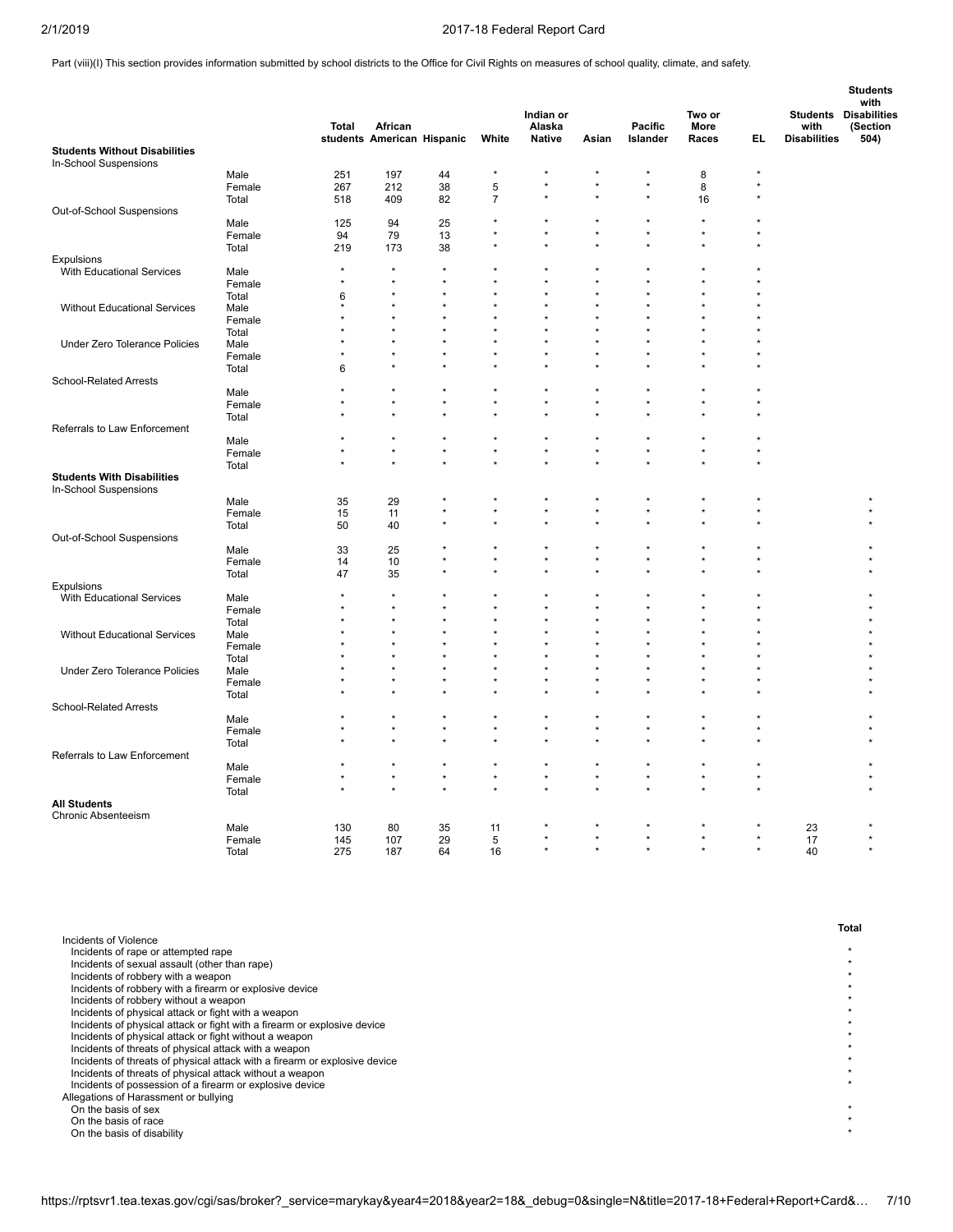Part (viii)(II) This section provides information submitted by school districts to the Office for Civil Rights on the number and percentage of students enrolled in preschool programs and accelerated coursework to earn postsecondary credit while still in high school.

|                                     |        | Total                    | African<br>students American Hispanic |                          | White                    | Indian or<br>Alaska<br><b>Native</b> | Asian                    | Pacific<br>Islander      | <b>Two or More</b><br>Races | EL                       | <b>Students</b><br>with<br><b>Disabilities</b> |
|-------------------------------------|--------|--------------------------|---------------------------------------|--------------------------|--------------------------|--------------------------------------|--------------------------|--------------------------|-----------------------------|--------------------------|------------------------------------------------|
| Preschool Programs                  |        |                          |                                       |                          |                          |                                      |                          |                          |                             |                          |                                                |
|                                     | Male   | $\overline{\phantom{a}}$ | $\blacksquare$                        | $\overline{\phantom{0}}$ | $\overline{\phantom{a}}$ | $\overline{\phantom{0}}$             | -                        | $\overline{\phantom{a}}$ | $\overline{\phantom{a}}$    | $\overline{\phantom{0}}$ |                                                |
|                                     | Female | $\overline{\phantom{0}}$ | $\overline{\phantom{a}}$              | $\overline{\phantom{0}}$ | $\overline{\phantom{0}}$ | $\overline{\phantom{a}}$             | -                        | $\overline{\phantom{0}}$ | $\overline{\phantom{0}}$    | $\sim$                   |                                                |
|                                     | Total  | $\blacksquare$           | -                                     | $\overline{\phantom{0}}$ | $\overline{\phantom{0}}$ | $\overline{\phantom{0}}$             | $\overline{\phantom{0}}$ | $\overline{\phantom{0}}$ | $\overline{\phantom{0}}$    | $\overline{\phantom{0}}$ |                                                |
| <b>Accelerated Coursework</b>       |        |                          |                                       |                          |                          |                                      |                          |                          |                             |                          |                                                |
| <b>Advanced Placement Courses</b>   | Male   | 82                       | 32                                    | 29                       | 14                       | $\star$                              |                          | $\star$                  | $\star$                     | $\star$                  |                                                |
|                                     | Female | 106                      | 65                                    | 23                       | 8                        | $\star$                              | 8                        | $\star$                  | $\star$                     | $\star$                  |                                                |
|                                     | Total  | 188                      | 97                                    | 52                       | 22                       | $\star$                              | 13                       | $\star$                  | $\star$                     | $\star$                  |                                                |
| International Baccalaureate Courses | Male   | $\overline{\phantom{a}}$ | -                                     | $\overline{\phantom{0}}$ | $\overline{\phantom{0}}$ | $\overline{\phantom{0}}$             | -                        | $\overline{\phantom{0}}$ | $\overline{\phantom{0}}$    |                          |                                                |
|                                     | Female | -                        | -                                     | $\overline{\phantom{0}}$ | $\overline{\phantom{0}}$ | $\overline{\phantom{0}}$             | $\overline{\phantom{0}}$ | $\overline{\phantom{a}}$ | $\overline{\phantom{0}}$    | $\overline{\phantom{0}}$ |                                                |
|                                     | Total  |                          |                                       |                          |                          |                                      |                          |                          |                             |                          |                                                |

'\*' Indicates results are masked due to small numbers to protect student confidentiality.

\*\*' When only one racial/ethnic group is masked, then the second smallest racial/ethnic group is masked (regardless of size).<br>'.' Indicates there are no students in the group.

Indicates there are no students in the group.

Blank cell indicates the student group is not applicable to this report.

#### **Part (ix): Teacher Quality Data**

This section provides information on the professional qualifications of teachers, including information disaggregated by high- and and low-poverty schools on the number and percentage of (I) inexperienced teacher, principals, and other school leaders; (II) teachers teaching with emergency or provisional credentials; and (III) teachers who are not teaching in the subject or field for which the teacher is certified or licensed.

**All School**

|                                                                                                        |                       | AII SCNOOL       |
|--------------------------------------------------------------------------------------------------------|-----------------------|------------------|
| Inexperienced Teachers, Principals, and Other School Leaders                                           | <b>Number</b><br>13.3 | Percent<br>11.9% |
| Teachers Teaching with Emergency or Provisional Credentials                                            | 5.6                   | 52%              |
| Teacher Who Are Not Teaching in the Subject or Field for Which the<br>Teacher is Certified or Licensed | 18.6                  | 174%             |

'-' Indicates there are no data available in the group. Blank cell Indicates data are not applicable to this report.

#### Source: TEA Division of Research and Analysis

#### Part (x): Per-pupil Expenditure

This section provides information on the per-pupil expenditures of federal, state, and local funds, including actual personnel expenditures and actual non-personnel expenditures, disaggregated by source of funds, for each school district and campus for the preceding fiscal year.

The Public Education Information Management System (PEIMS) encompasses all data requested and received by Texas Education Agency (TEA) about public education, including student demographic and academic performance, personnel, financial, and organizational information. The submission of PEIMS data is required of all local education agencies (LEAs).

The TEA will utilize PEIMS submissions to develop and report the per-pupil expenditures of Federal, State, and local funds, including actual personnel expenditures and actual nonpersonnel expenditures of Federal, State, and local funds, disaggregated by source of funds, for each LEA and each school in the State for the preceding fiscal year; the data will be reported on 2018-2019 school year report cards.

**Part (xi):** STAAR Alternate 2 Participation

This section provides information on the number and percentage of students with the most-significant cognitive disabilities who take STAAR Alternate 2, by grade and subject.

|                    | <b>State</b><br><b>Number of ALT2</b> | <b>State</b><br>Rate of ALT2 | <b>District</b><br><b>Number of ALT2</b> | <b>District</b><br>Rate of ALT2 | Campus<br><b>Number of ALT2</b> | Campus<br>Rate of ALT2 |
|--------------------|---------------------------------------|------------------------------|------------------------------------------|---------------------------------|---------------------------------|------------------------|
| Grade 3<br>Reading | 6,019                                 | 1%                           | 11                                       | 2%                              |                                 | ۰                      |
|                    |                                       |                              |                                          | 2%                              |                                 |                        |
| <b>Mathematics</b> | 6,020                                 | 1%                           | 11                                       |                                 | ۰                               | ٠                      |
| Grade 4<br>Reading | 6,061                                 | 1%                           | 5                                        | 1%                              |                                 | ۰                      |
| <b>Mathematics</b> | 6,056                                 | 1%                           | 5                                        | $1\%$                           |                                 |                        |
| Grade 5<br>Reading | 6,162                                 | 2%                           | $\overline{7}$                           | 1%                              |                                 | ۰                      |
| Mathematics        | 6,160                                 | 1%                           | $\overline{7}$                           | $1\%$                           |                                 | ۰                      |
| Science            | 6,164                                 | 1%                           | $\overline{7}$                           | 1%                              |                                 |                        |
| Grade 6<br>Reading | 5,678                                 | 1%                           | $\overline{7}$                           | $1\%$                           | ٠                               | ۰                      |
| <b>Mathematics</b> | 5,677                                 | 1%                           | $\overline{7}$                           | $1\%$                           |                                 |                        |
| Grade 7<br>Reading | 5,298                                 | 1%                           | 14                                       | 2%                              |                                 | ٠                      |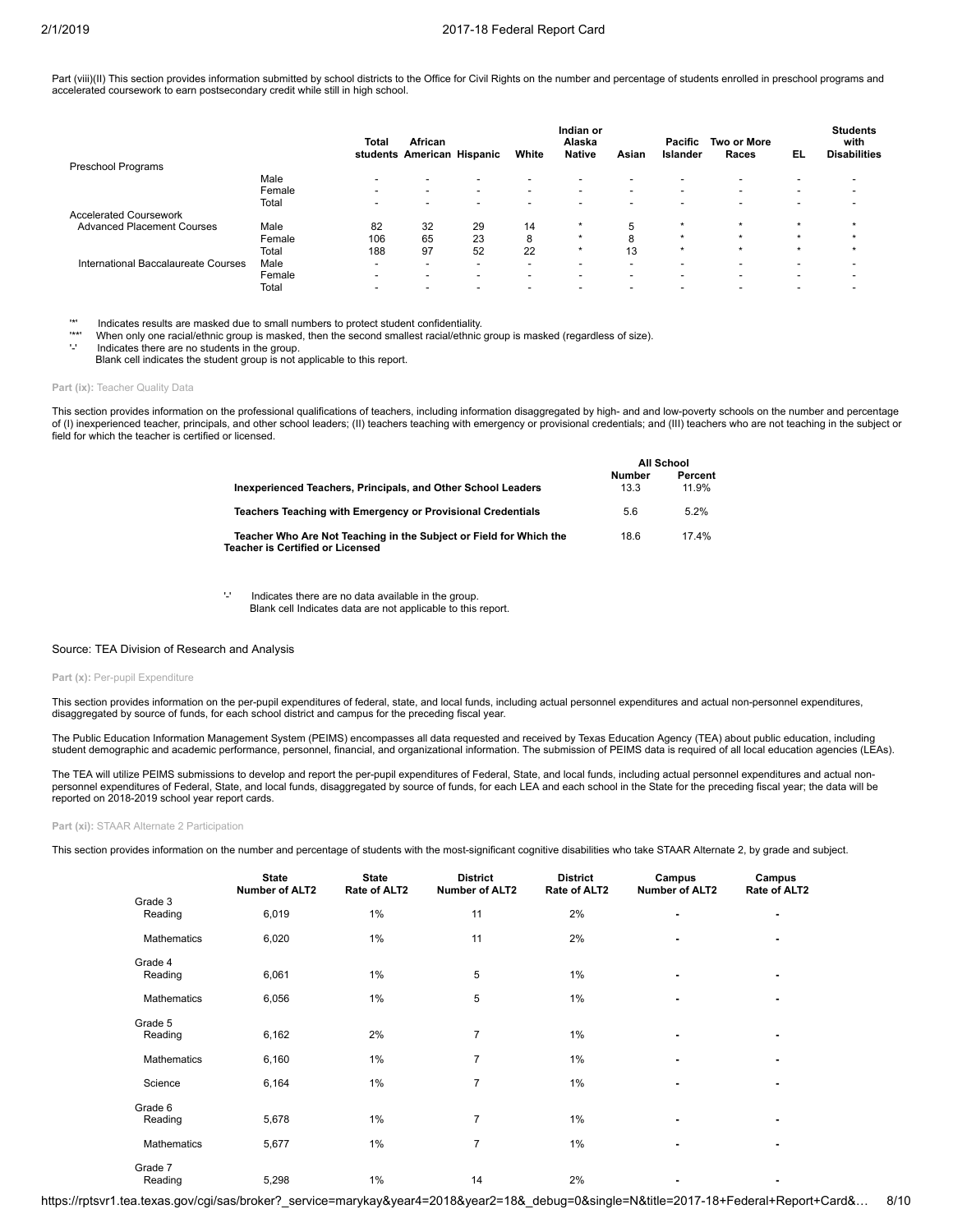|                            | <b>State</b><br><b>Number of ALT2</b> | <b>State</b><br>Rate of ALT2 | <b>District</b><br><b>Number of ALT2</b> | <b>District</b><br>Rate of ALT2 | Campus<br><b>Number of ALT2</b> | Campus<br>Rate of ALT2 |
|----------------------------|---------------------------------------|------------------------------|------------------------------------------|---------------------------------|---------------------------------|------------------------|
| <b>Mathematics</b>         | 5,294                                 | 1%                           | 14                                       | 3%                              | ٠                               |                        |
| Grade 8<br>Reading         | 5,088                                 | 1%                           | 10                                       | 2%                              |                                 |                        |
| <b>Mathematics</b>         | 5,087                                 | 2%                           | 10                                       | 2%                              |                                 |                        |
| Science                    | 5,087                                 | 1%                           | 10                                       | 2%                              |                                 |                        |
| End of Course<br>English I | 4,868                                 | 1%                           | 10                                       | 1%                              | ۰                               | ۰                      |
| English II                 | 4,556                                 | 1%                           | $\overline{7}$                           | 1%                              | $\overline{7}$                  | 1%                     |
| Algebra I                  | 4,884                                 | 1%                           | 10                                       | 1%                              | ۰                               |                        |
| Biology                    | 4,861                                 | 1%                           | 11                                       | 1%                              | $\star$                         | $\star$                |
| All Grades<br>All Subjects | 99,020                                | 1%                           | 163                                      | 1%                              | 8                               | 1%                     |
| Reading                    | 43,730                                | 1%                           | 71                                       | 1%                              | $\overline{7}$                  | 1%                     |
| Mathematics                | 39,178                                | 1%                           | 64                                       | 1%                              | ٠                               | ۰                      |
| Science                    | 16,112                                | 1%                           | 28                                       | 1%                              | *                               | $\star$                |

'\*' Indicates results are masked due to small numbers to protect student confidentiality.

Indicates zero observations reported for this group.

Part (xii): Statewide National Assessment of Educational Progress (NAEP)

This section provides results on the state academic assessments in reading and mathematics in grades 4 and 8 of the National Assessment of Educational Progress, compared to the national average of such results.

## **State Level: 2017 Percentages at NAEP Achievement Levels**

|         |                    |                                   |         | % Below Basic |         | % At or Above Basic |                | % At or Above Proficient % At or Above Advanced |                |                |
|---------|--------------------|-----------------------------------|---------|---------------|---------|---------------------|----------------|-------------------------------------------------|----------------|----------------|
| Grade   | Subject            | <b>Student Group</b>              | ТX      | US            | TX      | US                  | ΤХ             | US                                              | ΤХ             | US             |
| Grade 4 | Reading            | Overall                           | 40      | 32            | 32      | 31                  | 23             | 27                                              | 5              | 9              |
|         |                    | <b>Black</b>                      | 44      | 49            | 34      | 31                  | 19             | 17                                              | 3              | 3              |
|         |                    | Hispanic                          | 49      | 46            | 31      | 32                  | 16             | 19                                              | 3              | 4              |
|         |                    | White                             | 21      | 22            | 34      | 32                  | 35             | 34                                              | 10             | 13             |
|         |                    | American Indian                   | $\star$ | 52            | $\star$ | 28                  | $\star$        | 17                                              | $\star$        | 3              |
|         |                    | Asian                             | 16      | 16            | 23      | 25                  | 42             | 37                                              | 19             | 22             |
|         |                    | Pacific Islander                  | $\star$ | 42            | $\star$ | 31                  | $\star$        | 23                                              | $\star$        | 4              |
|         |                    | Two or More Races                 | 33      | 27            | 29      | 31                  | 29             | 30                                              | 8              | 11             |
|         |                    | Econ Disady                       | 50      | 46            | 32      | 32                  | 16             | 18                                              | $\overline{2}$ | 3              |
|         |                    | <b>Students with Disabilities</b> | 70      | 68            | 20      | 20                  | 9              | 10                                              | $\mathbf{1}$   | 2              |
|         |                    | English Language Learners         | 63      | 68            | 25      | 23                  | 11             | 8                                               | 1              | 1              |
|         | Mathematics        | Overall                           | 18      | 20            | 40      | 39                  | 33             | 32                                              | 8              | 8              |
|         |                    | <b>Black</b>                      | 30      | 37            | 46      | 44                  | 22             | 17                                              | 3              | 2              |
|         |                    | Hispanic                          | 21      | 29            | 45      | 44                  | 29             | 23                                              | 5              | 3              |
|         |                    | White                             | 9       | 12            | 32      | 37                  | 46             | 40                                              | 13             | 11             |
|         |                    | American Indian                   | $\star$ | 31            | $\star$ | 44                  | $\star$        | 21                                              | $^\star$       | 3              |
|         |                    | Asian                             | 8       | 8             | 18      | 25                  | 40             | 42                                              | 34             | 25             |
|         |                    | Pacific Islander                  | $\star$ | 29            | $\star$ | 42                  | $\star$        | 25                                              | $\star$        | 4              |
|         |                    | Two or More Races                 | 13      | 15            | 30      | 39                  | 41             | 35                                              | 17             | 11             |
|         |                    | <b>Econ Disadv</b>                | 23      | 31            | 46      | 44                  | 25             | 22                                              | 4              | 3              |
|         |                    | <b>Students with Disabilities</b> | 43      | 51            | 38      | 32                  | 16             | 14                                              | 2              | 3              |
|         |                    | English Language Learners         | 29      | 47            | 44      | 39                  | 23             | 13                                              | $\overline{4}$ | $\overline{2}$ |
| Grade 8 | Reading            | Overall                           | 29      | 24            | 44      | 40                  | 26             | 32                                              | $\overline{2}$ | 4              |
|         |                    | <b>Black</b>                      | 42      | 40            | 43      | 42                  | 14             | 17                                              | n/a            | $\mathbf 1$    |
|         |                    | Hispanic                          | 34      | 33            | 45      | 44                  | 20             | 22                                              | 1              |                |
|         |                    | White                             | 17      | 16            | 43      | 39                  | 37             | 39                                              | 3              | 6              |
|         |                    | American Indian                   | $\star$ | 37            | $\star$ | 41                  | $\star$        | 20                                              | $\star$        | $\mathbf{1}$   |
|         |                    | Asian                             | 8       | 13            | 29      | 30                  | 53             | 45                                              | 10             | 12             |
|         |                    | Pacific Islander                  | $\star$ | 35            | $\star$ | 42                  | $\star$        | 22                                              | $\star$        | $\overline{2}$ |
|         |                    | Two or More Races                 | 23      | 18            | 42      | 40                  | 31             | 36                                              | 5              | 6              |
|         |                    | Econ Disady                       | 38      | 35            | 45      | 43                  | 16             | 20                                              | 1              |                |
|         |                    | <b>Students with Disabilities</b> | 65      | 61            | 29      | 29                  | 6              | 9                                               | n/a            | $\mathbf 1$    |
|         |                    | English Language Learners         | 62      | 68            | 33      | 27                  | 5              | 5                                               | n/a            | n/a            |
|         | <b>Mathematics</b> | Overall                           | 30      | 30            | 37      | 36                  | 24             | 24                                              | 9              | 10             |
|         |                    | <b>Black</b>                      | 44      | 53            | 41      | 34                  | 13             | 11                                              | $\mathbf{1}$   | 2              |
|         |                    | Hispanic                          | 38      | 43            | 39      | 37                  | 19             | 16                                              | 4              | 4              |
|         |                    | White                             | 16      | 20            | 33      | 37                  | 35             | 31                                              | 16             | 13             |
|         |                    | American Indian                   | $\star$ | 44            | $\star$ | 38                  | $\star$        | 14                                              | $^\star$       | 4              |
|         |                    | Asian                             | 3       | 12            | 19      | 24                  | 37             | 32                                              | 40<br>$\star$  | 32             |
|         |                    | Pacific Islander                  | $\star$ | 36            | $\star$ | 39                  | $\star$        | 18                                              |                | 6              |
|         |                    | Two or More Races                 | 24      | 27            | 43      | 36                  | 24             | 25                                              | 8              | 13             |
|         |                    | Econ Disadv                       | 40      | 45            | 40      | 37                  | 17             | 15                                              | 3              | 3              |
|         |                    | <b>Students with Disabilities</b> | 67      | 69            | 23      | 22                  | 8              | 7                                               | $\overline{2}$ | 2              |
|         |                    | English Language Learners         | 61      | 71            | 32      | 23                  | $\overline{7}$ | 5                                               | $\mathbf{1}$   | 1              |